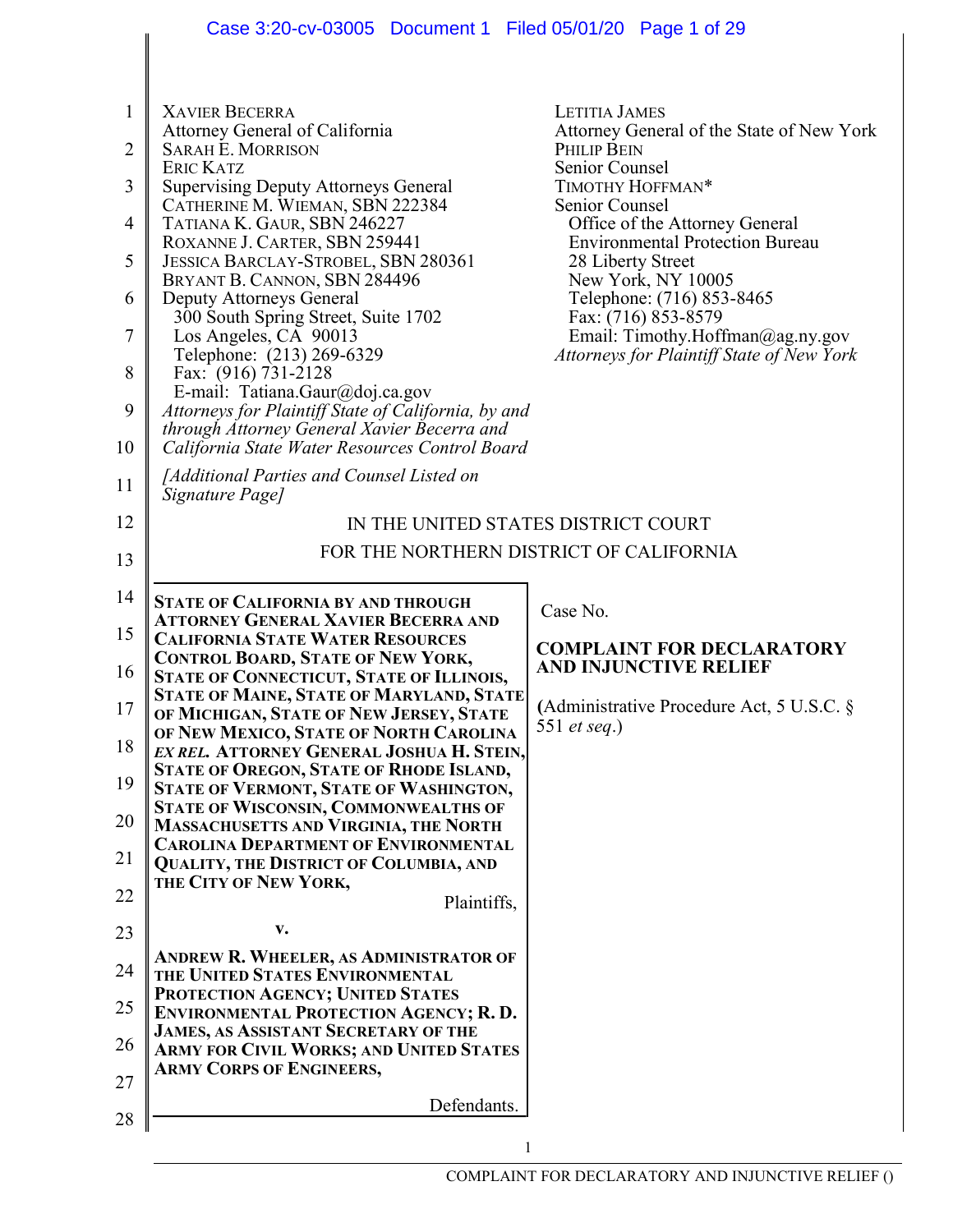# INTRODUCTION

| $\overline{2}$ | Plaintiffs, the States of California, New York, Connecticut, Illinois, Maine,<br>1.                      |
|----------------|----------------------------------------------------------------------------------------------------------|
| 3              | Maryland, Michigan, New Jersey, New Mexico, North Carolina, Oregon, Rhode Island, Vermont,               |
| $\overline{4}$ | Washington and Wisconsin, the Commonwealths of Massachusetts and Virginia, the North                     |
| 5              | Carolina Department of Environmental Quality, the District of Columbia, and the City of New              |
| 6              | York (collectively, "States and Cities"), bring this action against defendants Andrew R. Wheeler,        |
| $\tau$         | as Administrator of the United States Environmental Protection Agency (EPA); EPA; R. D.                  |
| 8              | James, as Assistant Secretary for the United States Army Corps of Engineers (Army Corps); and            |
| 9              | the Army Corps (collectively, the Agencies). The States and Cities seek judicial review under the        |
| 10             | Administrative Procedure Act, 5 U.S.C. § 551 et seq. (APA) of a rule entitled "The Navigable             |
| 11             | Waters Protection Rule: Definition of 'Waters of the United States'" (2020 Rule), promulgated            |
| 12             | by the Agencies on April 21, 2020. 85 Fed. Reg. 22,250 (Apr. 21, 2020).                                  |
| 13             | 2.<br>The 2020 Rule defines the term "waters of the United States," which establishes                    |
| 14             | the waters that are protected by the Clean Water Act, 33 U.S.C. § 1251 et seq. (CWA or Act).             |
| 15             | 3.<br>Because the term sets out which waters are subject to the Act's permitting                         |
| 16             | requirements — which are the central tools for limiting harmful pollutant discharges nationwide          |
| 17             | — the scope of the "waters of the United States" is of fundamental importance to achieving the           |
| 18             | CWA's overarching objective to restore and maintain the integrity of the Nation's waters. See 33         |
| 19             | U.S.C. §§ 1251(a), 1342, 1344. In addition, the definition of "waters of the United States" is           |
| 20             | critical for effective implementation of other key provisions of the Act, including establishment        |
| 21             | and achievement of water quality standards, certifications by states that federally permitted            |
| 22             | activities will comply with the Act and state law requirements, and control of oil spills. <i>Id.</i> §§ |
| 23             | 1313, 1321, 1341.                                                                                        |
| 24             | 4.<br>The 2020 Rule continues the Agencies' efforts to repeal and replace their 2015                     |
| 25             | "Clean Water Rule" defining the "waters of the United States" (2015 Rule), which was based on            |
| 26             | extensive scientific analyses and factual findings about the connectivity of waterbodies. See 80         |
| 27             | Fed. Reg. 37,054 (June 29, 2015).                                                                        |
|                |                                                                                                          |

28

1

5. In 2019, the Agencies issued a rule repealing the 2015 Rule and adopting an earlier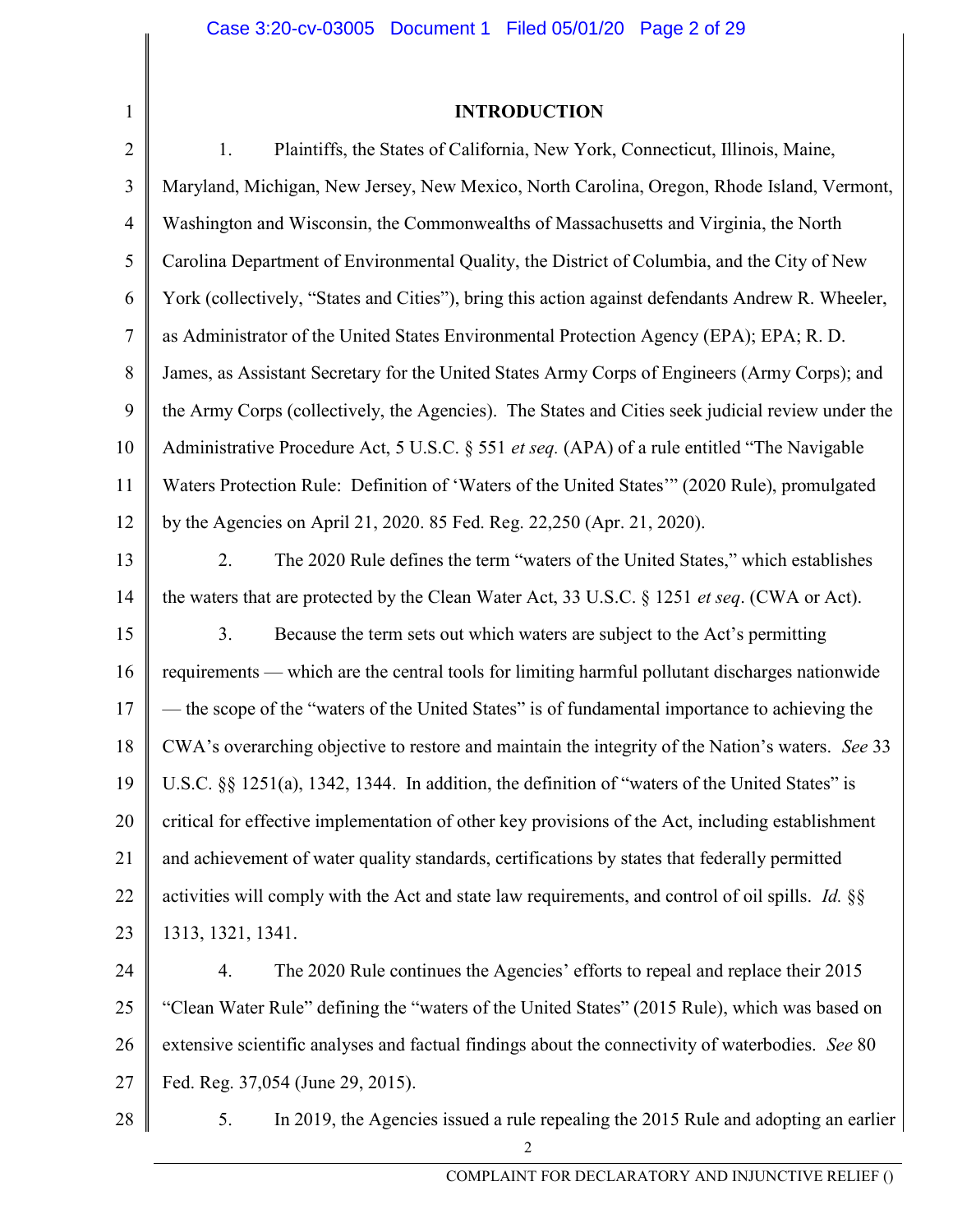1 2 definition of "waters of the United States" that had been issued by the Agencies in the 1980s (2019 Rule). 84 Fed. Reg. 56,626 (Oct. 22, 2019).

3 4 5 6 7 6. The 2020 Rule repeals the 2019 Rule and adopts a definition of "waters of the United States" that is much narrower and categorically excludes waters long understood as within the CWA's protections. That new definition conflicts with the text of the CWA, contradicts the CWA's objective, and overlooks the Agencies' prior scientific findings and longstanding policy and practice, and the recommendations of the Agencies' Science Advisory Board.

- 8 9 10 11 12 13 7. The 2020 Rule discards the "significant nexus" standard for "waters of the United States" that was set forth in Justice Kennedy's concurring opinion in Rapanos v. United States, 547 U.S. 715 (2006) and endorsed by a majority of the Justices on the Court. Rather than relying on the significant nexus standard, the 2020 Rule improperly relies on and implements the plurality opinion in Rapanos which did not command a majority of the Court's Justices and is not consistent with the Act's text, structure and purpose.
- 14 15 16 17 8. Contrary to the Act's objective "to restore and maintain the chemical, physical and biological integrity of the Nation's waters," 33 U.S.C. § 1251(a), the 2020 Rule excludes many waters, including ephemeral streams and many wetlands, from the scope of "waters of the United States" and thereby deprives these waters of CWA protections.
- 18 19 20 21 22 23 24 25 26 27 9. By eliminating CWA protections for all ephemeral streams, many wetlands, and other waters that had been covered under the 2015 Rule and the 2019 Rule, the 2020 Rule also contradicts, without reasoned explanation or rational basis, the scientific evidence and the Agencies' prior factual findings. Accepted science and the Agencies' previous findings overwhelmingly demonstrate that the waters excluded from the Act's protections by the 2020 Rule significantly affect downstream water quality and require protection as "waters of the United States" under the CWA. The 2020 Rule is also inconsistent, without reasoned explanation or rational basis, with the Agencies' long-standing policy and practice of relying on the "significant nexus" standard in Justice Kennedy's concurring opinion in Rapanos to define "waters of the United States."
- 28

10. A definition of "waters of the United States" that accords with the significant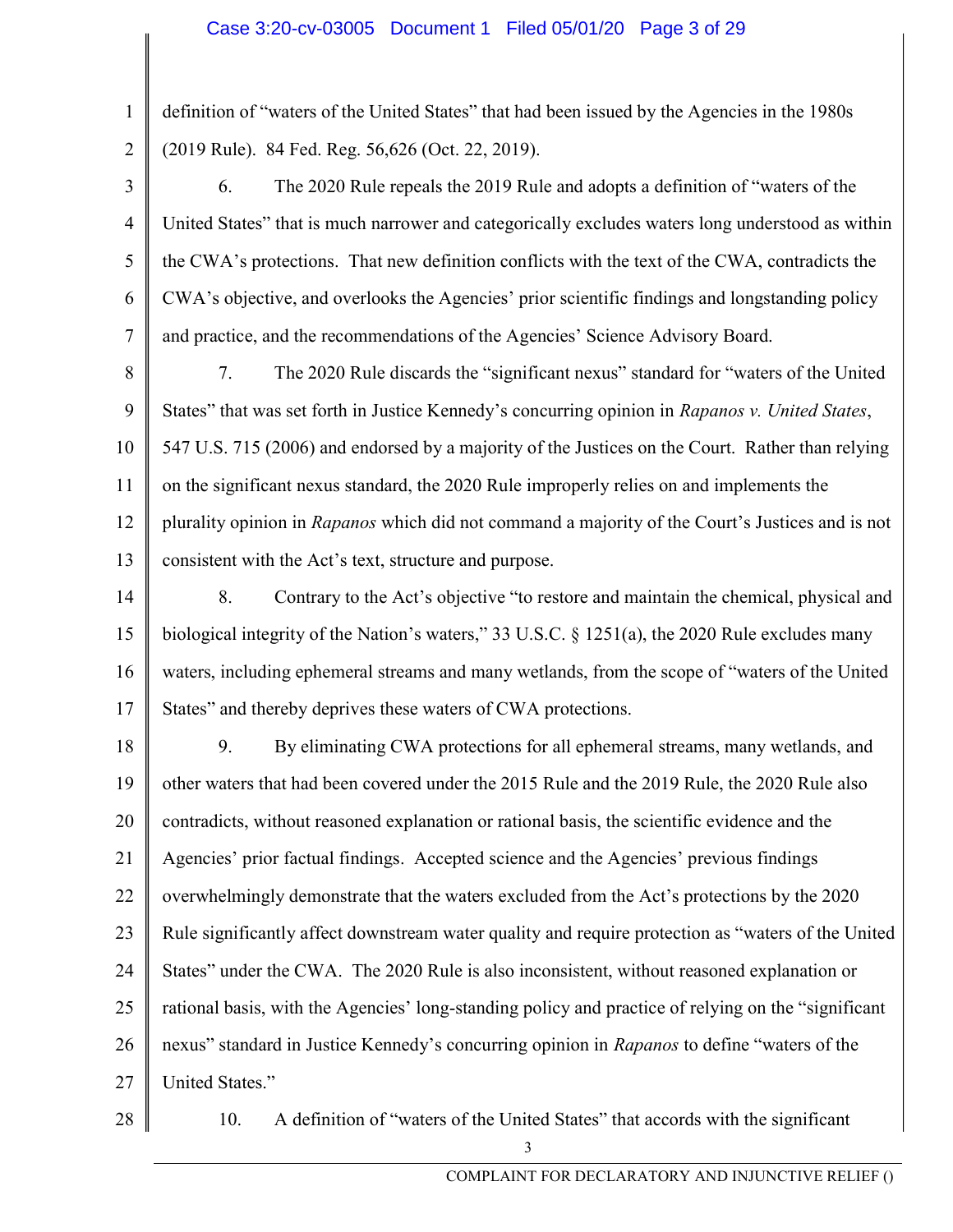## Case 3:20-cv-03005 Document 1 Filed 05/01/20 Page 4 of 29

1 2 3 4 5 6 7 8 9 10 11 12 13 14 15 16 17 18 19 20 21 22 23 24 25 26 27 28 4 nexus standard, the Act's language and objective, and with the Agencies' scientific findings and longstanding policy and practice, is critical for the States and Cities to secure the water quality and public health and welfare benefits of the Act. The 2020 Rule harms the States and Cities by limiting the waters subject to the Act's protections, thereby exposing the States' and Cities' waters to pollution entering from jurisdictions that are less protective of their waters; putting the States and Cities at a competitive disadvantage by incentivizing industry to relocate to upstream states with less stringent water quality protections; disrupting the States' and Cities' regulatory programs; and threatening injury to the States' and Cities' sovereign and proprietary interests. 11. The 2020 Rule violates the APA because the Agencies' new definition of "waters of the United States" conflicts with the CWA and its objective, unreasonably disregards the Supreme Court's interpretation of the Act and the Agencies' prior factual findings and longstanding policy and practice, all without reasoned explanation. 12. Accordingly, the States and Cities seek a declaration that the 2020 Rule violates the APA because it is arbitrary and capricious and not otherwise in accordance with law, and request that the Court set aside and vacate the rule. JURISDICTION AND VENUE 13. This Court has jurisdiction over the subject matter of this action pursuant to 28 U.S.C. § 1331 (action arising under the laws of the United States) and 5 U.S.C. § 702 (providing for judicial review of agency action under the APA). An actual controversy exists between the parties within the meaning of the Declaratory Judgment Act, 28 U.S.C. § 2201(a). This Court may grant declaratory relief, injunctive relief, and other relief pursuant to 28 U.S.C. §§ 2201– 2202 and 5 U.S.C. §§ 705–706. 14. Venue is proper in this Court pursuant to 28 U.S.C.  $\S$  1391(e)(1)(C) because plaintiff State of California resides in this judicial district and this action seeks relief against federal agencies and officials acting in their official capacities. INTRADISTRICT ASSIGNMENT 15. Pursuant to Civil Local Rules 3-5(b) and 3-2(c), there is no basis for assignment of this action to any particular location or division of this Court.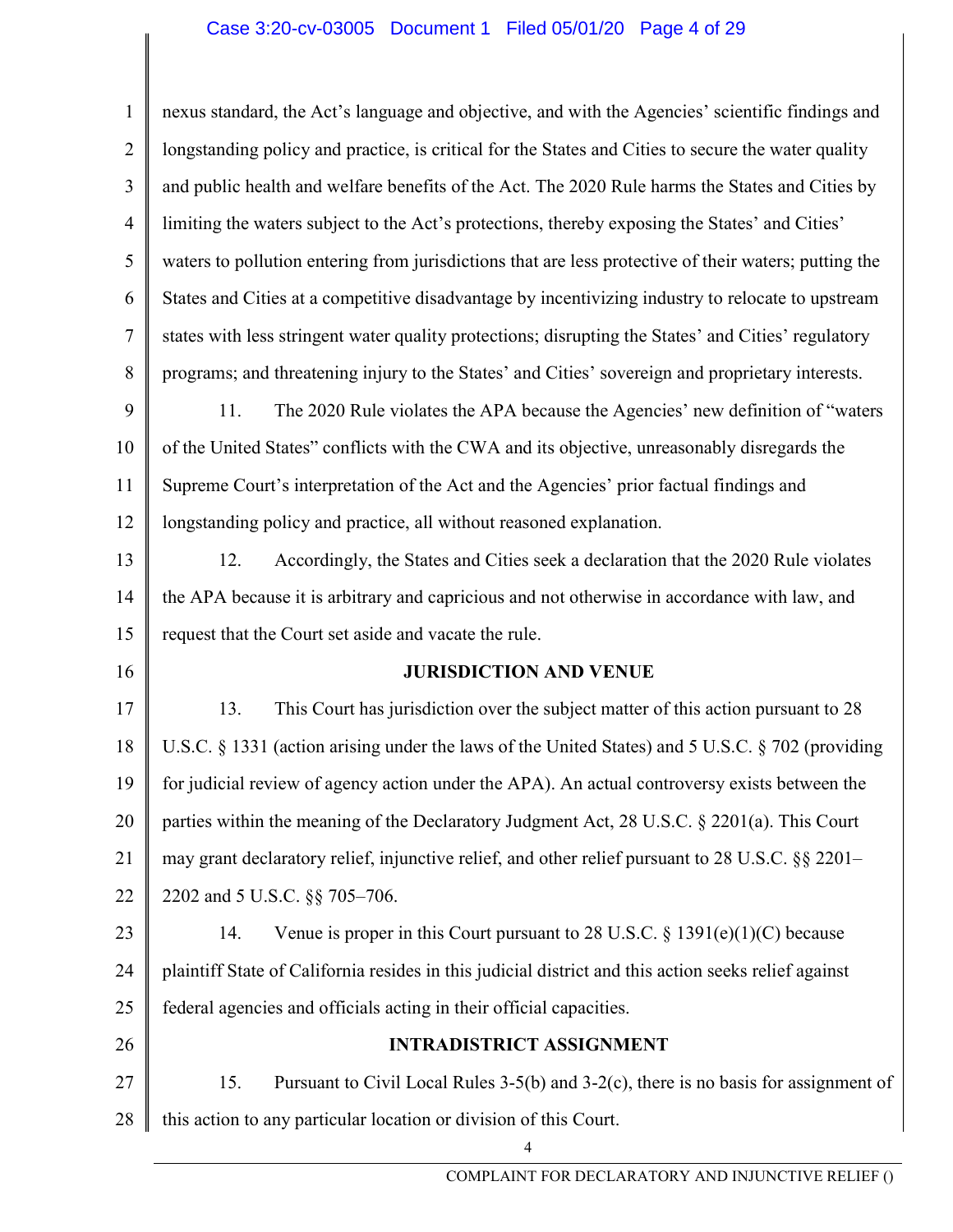| $\overline{2}$ | The Plaintiff States of California, New York, Connecticut, Illinois, Maine,<br>16.                       |  |  |
|----------------|----------------------------------------------------------------------------------------------------------|--|--|
| 3              | Maryland, Michigan, New Jersey, New Mexico, North Carolina, Oregon, Rhode Island, Vermont,               |  |  |
| 4              | Washington and Wisconsin, the Commonwealths of Massachusetts and Virginia (collectively,                 |  |  |
| 5              | States) are sovereign states of the United States of America. Plaintiff North Carolina Department        |  |  |
| 6              | of Environmental Quality is the State of North Carolina's executive agency with jurisdiction to          |  |  |
| $\tau$         | implement water quality laws. The Plaintiff District of Columbia is a municipal corporation and          |  |  |
| 8              | is the local government for the territory constituting the permanent seat of the government of the       |  |  |
| 9              | United States. The District of Columbia is defined as a state under the Act. 33 U.S.C. § 1362(3).        |  |  |
| 10             | The Plaintiff City of New York is a municipal corporation and political subdivision of the State of      |  |  |
| 11             | New York. The States and the District of Columbia bring this action in their sovereign and               |  |  |
| 12             | proprietary capacities and as <i>parens patriae</i> on behalf of their citizens and residents to protect |  |  |
| 13             | public health, safety, welfare, their waters and environment, and their economies. The City of           |  |  |
| 14             | New York brings this action in its governmental and proprietary capacities.                              |  |  |
| 15             | 17.<br>Defendant Andrew R. Wheeler is sued in his official capacity as Administrator of                  |  |  |
| 16             | EPA.                                                                                                     |  |  |
| 17             | Defendant EPA is the federal agency with primary regulatory authority under the<br>18.                   |  |  |
| 18             | CWA.                                                                                                     |  |  |
| 19             | Defendant R. D. James is sued in his official capacity as Assistant Secretary of the<br>19.              |  |  |
| 20             | Army for Civil Works within the Army Corps.                                                              |  |  |
| 21             | Defendant Army Corps has regulatory authority over the Act's Section 404 permit<br>20.                   |  |  |
| 22             | program for dredge and fill permits, codified at 33 U.S.C. § 1344.                                       |  |  |
| 23             | STATUTORY AND REGULATORY FRAMEWORK                                                                       |  |  |
| 24             | <b>The Administrative Procedure Act</b>                                                                  |  |  |
| 25             | 21.<br>Federal agencies may issue, amend or repeal a rule only in accordance with the                    |  |  |
| 26             | APA.                                                                                                     |  |  |
| 27             | "[R]ule making" means "agency process for formulating, amending, or repealing a<br>22.                   |  |  |
| 28             | rule." 5 U.S.C. § 551(5).                                                                                |  |  |
|                | 5                                                                                                        |  |  |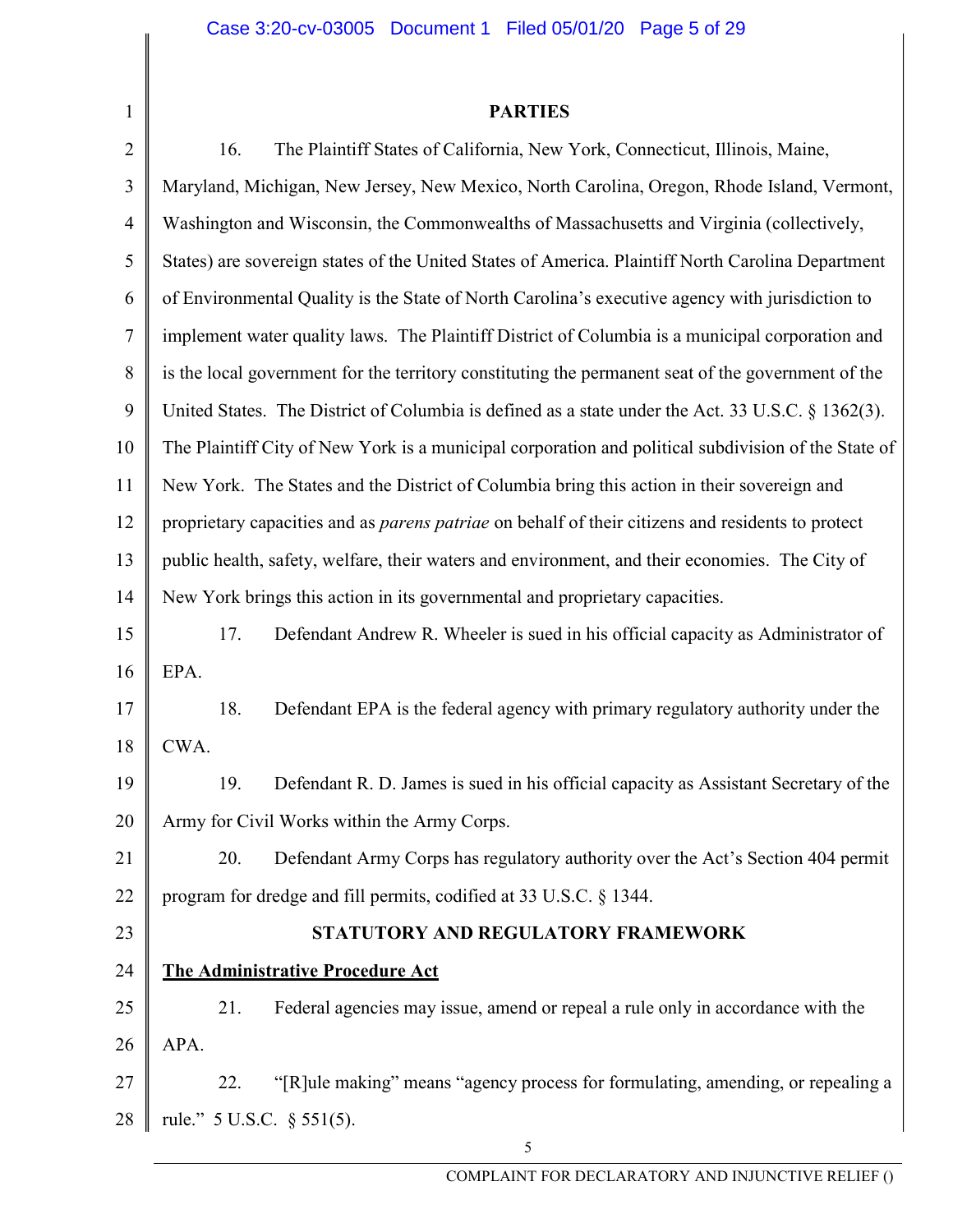| $\mathbf{1}$   | 23.                                                                                               | Under the APA, a federal agency must publish notice of a proposed rulemaking in                         |  |
|----------------|---------------------------------------------------------------------------------------------------|---------------------------------------------------------------------------------------------------------|--|
| $\overline{2}$ |                                                                                                   | the Federal Register and "shall give interested persons an opportunity to participate in the rule       |  |
| 3              | making through submission of written data, views, or arguments." <i>Id.</i> $\S$ 553(b), (c).     |                                                                                                         |  |
| 4              | 24.                                                                                               | The opportunity for public comment under $5$ U.S.C. $\S$ $553(c)$ must be meaningful,                   |  |
| 5              | requiring that the agency allow comment on the relevant issues and provide adequate time for      |                                                                                                         |  |
| 6              | comment.                                                                                          |                                                                                                         |  |
| 7              | 25.                                                                                               | An agency may only issue a rule after "consideration of the relevant matter                             |  |
| 8              |                                                                                                   | presented" in public comments. 5 U.S.C. § 553(c). Agencies must consider all important aspects          |  |
| 9              | of the problem that is the subject of the rulemaking.                                             |                                                                                                         |  |
| 10             | 26.                                                                                               | An agency rule must comply with and implement statutory law and binding                                 |  |
| 11             | Supreme Court precedent.                                                                          |                                                                                                         |  |
| 12             | 27.                                                                                               | When an agency promulgates a rule, the agency may not ignore or countermand its                         |  |
| 13             |                                                                                                   | earlier factual findings relating to the matter without a reasoned explanation for doing so.            |  |
| 14             | 28.                                                                                               | An agency that promulgates a rule that modifies its long-standing policy or                             |  |
| 15             |                                                                                                   | practice must articulate a reasoned explanation and rational basis for the modification and must        |  |
| 16             |                                                                                                   | consider and evaluate the reliance interests engendered by the agency's prior position.                 |  |
| 17             | 29.                                                                                               | The APA authorizes this Court to "hold unlawful and set aside agency actions,                           |  |
| 18             |                                                                                                   | findings and conclusions" that are "arbitrary, capricious, an abuse of discretion, or otherwise not     |  |
| 19             | in accordance with law." $5$ U.S.C. $\S$ 706(2)(A).                                               |                                                                                                         |  |
| 20             | <b>The Clean Water Act</b>                                                                        |                                                                                                         |  |
| 21             | 30.                                                                                               | The CWA's "objective is to restore and maintain the chemical, physical, and                             |  |
| 22             | biological integrity of the Nation's waters." 33 U.S.C. $\S$ 1251(a).                             |                                                                                                         |  |
| 23             | 31.                                                                                               | The Act's central requirement is that pollutants, including dredged and fill                            |  |
| 24             |                                                                                                   | materials, may not be discharged into "navigable waters" without a permit. <i>Id.</i> §§ 1311(a), 1342, |  |
| 25             | 1344, 1362(12). "Navigable waters" are defined as "the waters of the United States, including the |                                                                                                         |  |
| 26             |                                                                                                   | territorial seas." <i>Id.</i> $\S 1362(7)$ .                                                            |  |
| 27             | 32.                                                                                               | The Act's coverage of waters is broad because "Congress recognized" that                                |  |
| 28             |                                                                                                   | "[p] rotection of aquatic ecosystems demanded broad federal authority to control pollution."            |  |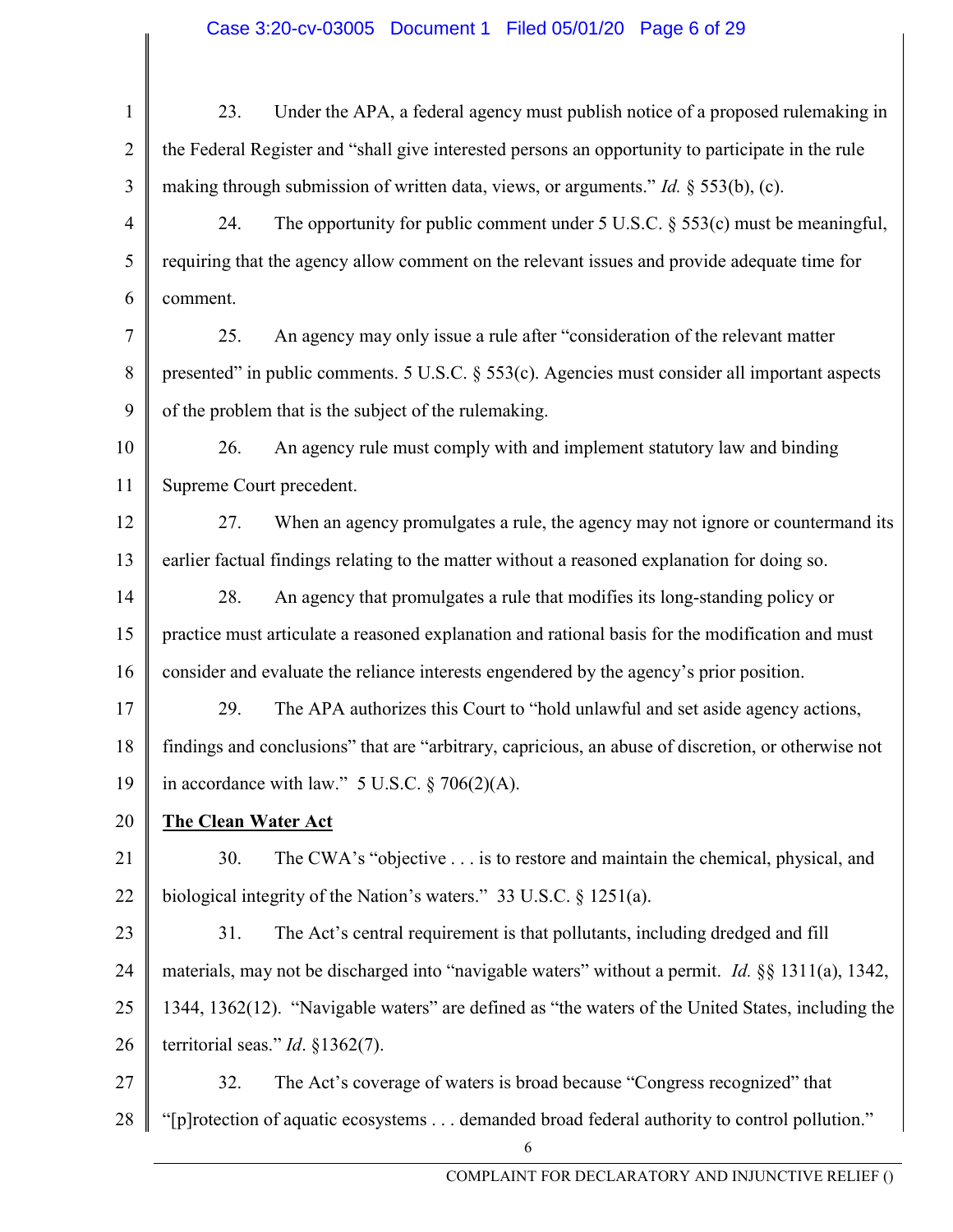#### Case 3:20-cv-03005 Document 1 Filed 05/01/20 Page 7 of 29

1 2 3 4 5 6 7 8 United States v. Riverside Bayview Homes, Inc., 474 U.S. 121, 132-33 (1985). Although the CWA defines "waters of the United States" as "navigable waters," "the term 'navigable' is of 'limited import'" because Congress also intended to regulate non-navigable waterbodies with a "significant nexus" to navigable waters. Solid Waste Agency of Northern Cook County v. U.S. Army Corps of Engineers, 531 U.S. 159, 167 (2001) (SWANCC) (internal citations omitted). The significant nexus standard was reiterated in Justice Kennedy's concurring opinion in Rapanos, which explained that "[t]he required nexus must be assessed in terms of the statute's goals and purposes." Rapanos, 531 U.S. at 779.

9 10 11 12 13 14 33. The CWA controls pollution at its source by requiring permits for discharges into navigable waters and non-navigable waters with a significant nexus to navigable waters. See S. Rep. No. 92-414 at 77 (1972) ("[I]t is essential that discharge of pollutants be controlled at the source"). The Act's permitting programs prohibit pollutant discharges to a water of the United States from a point source in violation of a permit's terms or without a permit. 33 U.S.C. §§ 1311(a), 1342, 1344.

15 16 17 18 19 34. The CWA establishes two main categories of permits. Permits for the discharge of dredged and fill materials into "waters of the United States" are issued by the Army Corps under Section 404 of the Act, unless EPA authorizes a state to operate this permit program for such discharges within its borders. 33 U.S.C. § 1344(a), (h). The scope of the Section 404 permit program is governed by the definition of "waters of the United States."

20 21 22 23 24 35. Permits for the discharge of other pollutants into waters of the United States, also referred to as National Pollutant Discharge Elimination System (NPDES) permits, are issued by EPA under Section 402 of the Act, unless EPA authorizes a state to operate this permit program for such discharges within its borders. 33 U.S.C. § 1342(a), (b). The scope of the Section 402 permit program, too, is governed by the definition of "waters of the United States."

25 26 27 28 36. The Section 402 permit program provides further protections for states that may be adversely affected by discharges into the waters of the United States located in other states. An affected state can lodge objections to a proposed permit with the EPA Administrator, in which case a public hearing on the objections must be held. 33 U.S.C. § 1342(d).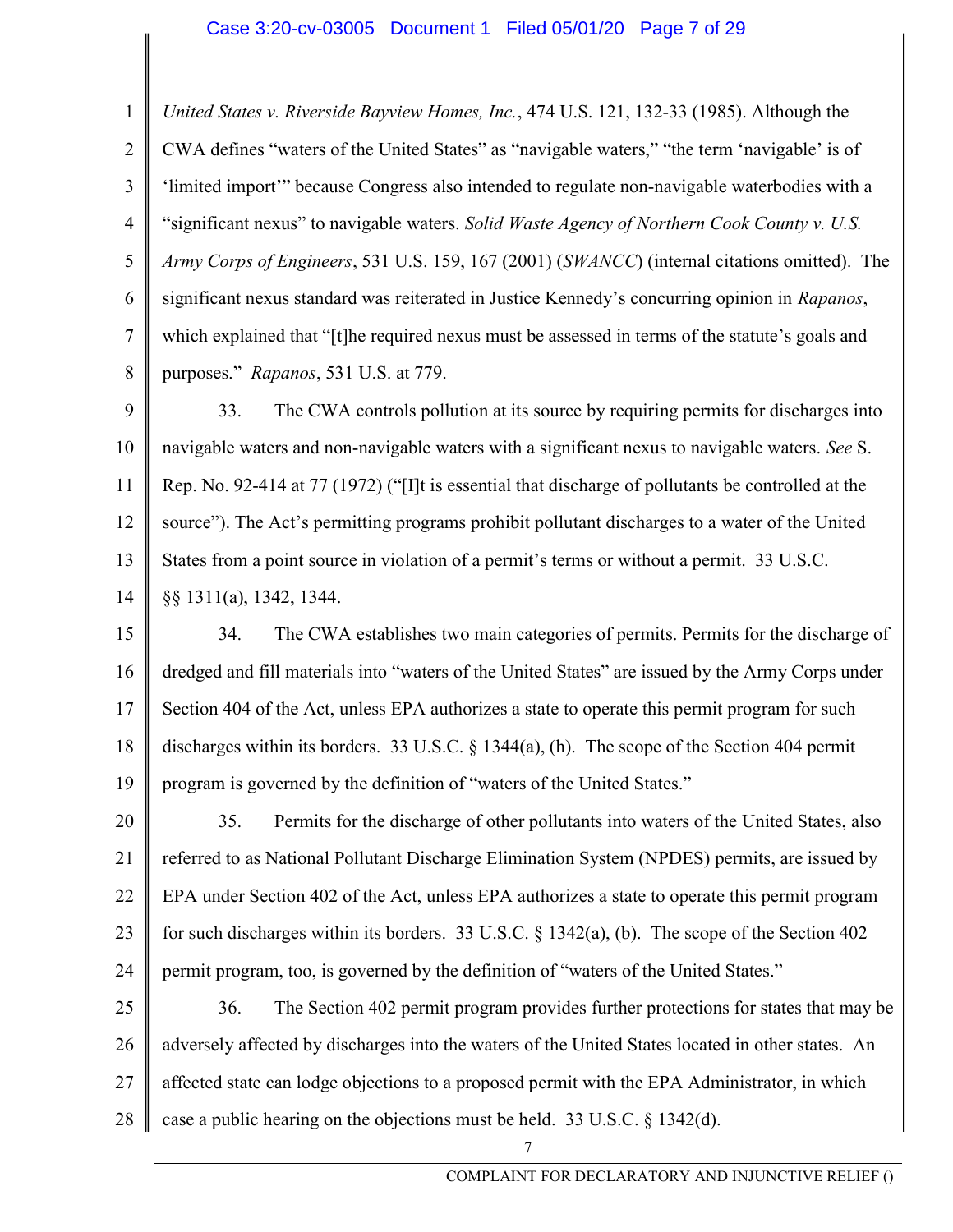#### Case 3:20-cv-03005 Document 1 Filed 05/01/20 Page 8 of 29

1 2 3 4 5 37. In addition to the Section 404 and 402 permit programs, the Act provides several other protections for "waters of the United States." Under Section 303 of the Act, states establish water quality standards for those waters within their borders, and, if necessary, impose additional pollution control measures to achieve those standards, called "Total Maximum Daily Loads" (TMDLs). 33 U.S.C. § 1313.

6 7 8 9 10 11 12 13 14 15 16 17 38. Section 401 of the Act requires a state "water quality certification" when a federally permitted or licensed project in a state may result in a discharge into "waters of the United States." The scope of the states' Section 401 certification authority is also governed by the definition of "waters of the United States." A state is authorized to deny, grant or grant with conditions a Section 401 water quality certification for such projects based on its determination whether a project complies with the Act and with applicable state water quality requirements. 33 U.S.C.  $\S$  1341(a)(1). The federal permit or license may not be issued if the state denies certification. Section 401 also provides additional state protections when the EPA Administrator determines that such projects may adversely affect water quality in a neighboring state. In those circumstances the Administrator is required to notify that state, which can then object to the federal permit or license and obtain a public hearing from the federal permitting or licensing agency.  $Id.$ , § 1341(a)(2).

18 19 20 21 22 39. Section 311 of the Act prohibits discharges or threatened discharges of oil or hazardous substances into the "waters of the United States." 33 U.S.C. § 1321(b). The Act further provides for oil spill prevention planning by facilities and for funding response actions for oil spills into jurisdictional waters. *Id.*,  $\S$  1321(j)(5), (s). The scope and applicability of the Section 311 program is governed by the definition of "waters of the United States."

23 24 25 26 27 28 40. The Act also establishes nationwide minimum pollution controls that are applicable to the "waters of the United States," creating a uniform "national floor" of protective measures against water pollution. See 33 U.S.C. §1370(1). Because many of the Nation's waters cross state boundaries and because downstream states lack regulatory authority to directly control pollution sources in upstream states, the Act's nationwide controls are crucial for protecting downstream states from pollution originating outside their borders. Without a protective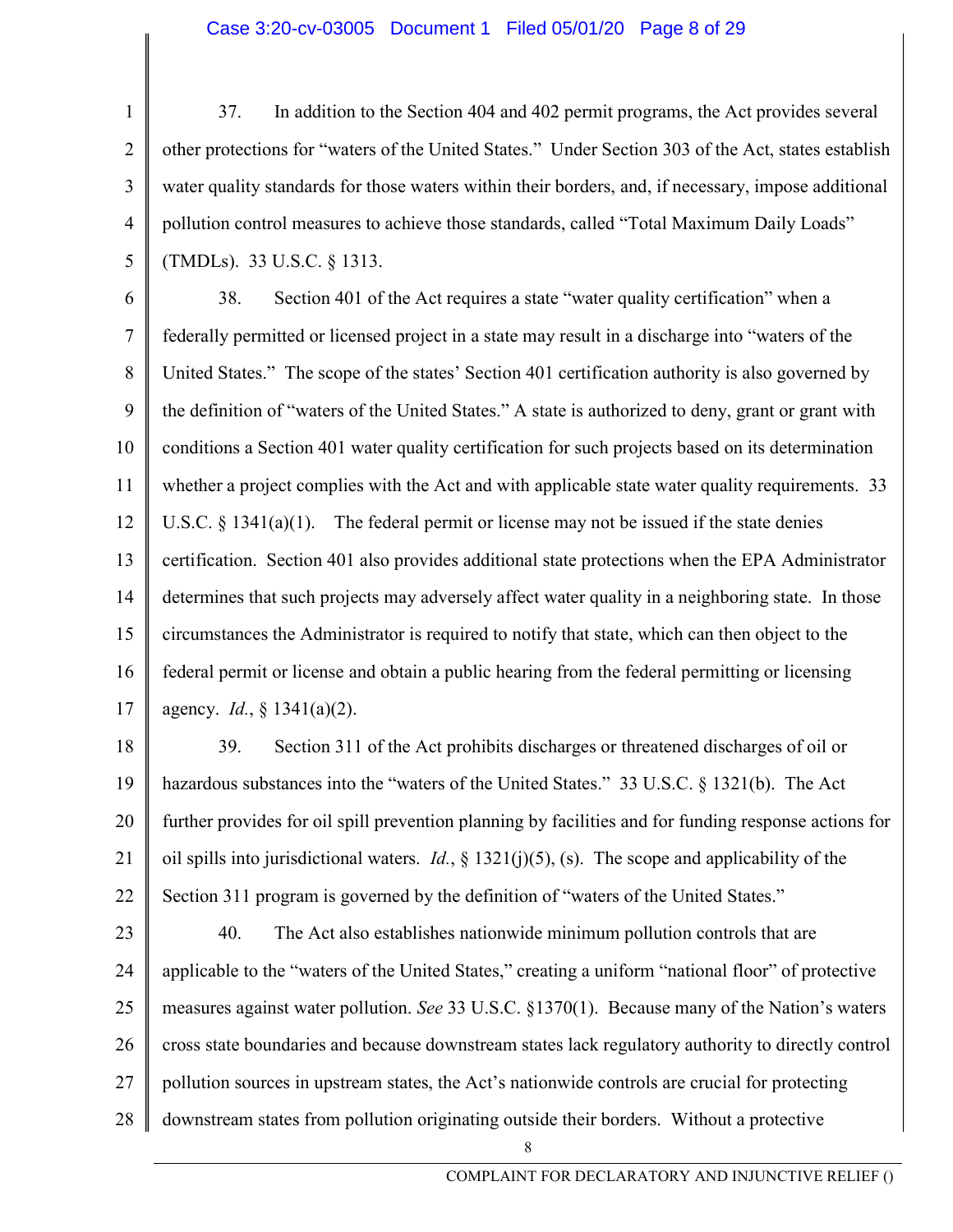1 2 3 nationwide baseline that furthers the Act's purpose of protecting water quality, upstream states may impose less stringent standards on pollution sources in their states. Those less stringent controls would harm the waters of downstream states.

4

# Agency Regulations and Guidance Defining "Waters of the United States"

5 6 7 8 9 10 11 12 13 14 15 16 41. The Agencies defined "waters of the United States" in regulations issued in 1977, 1980, 1982, 1986, and 1988 (collectively, 1980s regulations). 42 Fed. Reg. 37, 144 (July 19, 1977); 45 Fed. Reg. 85,336 (Dec. 24, 1980); 47 Fed. Reg. 31,794 (July 22, 1982); 51 Fed. Reg. 41,206 (Nov. 13, 1986); 53 Fed. Reg. 20,764. The 1980s regulations defined the "waters of the United States" to cover: (1) waters used or susceptible of use in interstate and foreign commerce, commonly referred to as navigable-in-fact or "traditionally navigable" waters; (2) interstate waters; (3) the territorial seas; and (4) other waters having a nexus with interstate commerce. 42. Following *SWANCC* and *Rapanos*, the Agencies issued guidance regarding implementation of the 1980s regulations' definition of "waters of the United States." The 2003 SWANCC Guidance stated that the Agencies would not assert jurisdiction over intrastate and nonnavigable isolated waters, such as abandoned gravel pits, based solely on use by migratory birds. 68 Fed. Reg. 1995, 1997 (Jan. 15, 2003).

17 18 19 20 21 22 23 24 25 43. The 2008 Rapanos Guidance provided direction on how to implement the significant nexus standard in Justice Kennedy's concurring opinion in that case.<sup>1</sup> Based on the significant nexus standard, the Rapanos Guidance included as jurisdictional the following categories of waters: (1) navigable waters and their adjacent wetlands; (2) non-navigable tributaries of navigable waters that are relatively permanent; and (3) wetlands that directly abut those non-navigable tributaries. Adjacent wetlands were defined in the Guidance to include those with a surface or shallow sub-surface connection to jurisdictional waters, wetlands separated from jurisdictional waters by barriers, and wetlands reasonably close in proximity to jurisdictional waters. Rapanos Guidance at 5.

26

28 02/documents/cwa\_jurisdiction\_following\_rapanos120208.pdf

<sup>27</sup>   $<sup>1</sup>$  Clean Water Act Jurisdiction Following the U.S. Supreme Court's Decision in Rapanos</sup> v. United States & Carabell v. United States (Dec. 2, 2008),

http://www.epa.gov/sites/production/files/2016-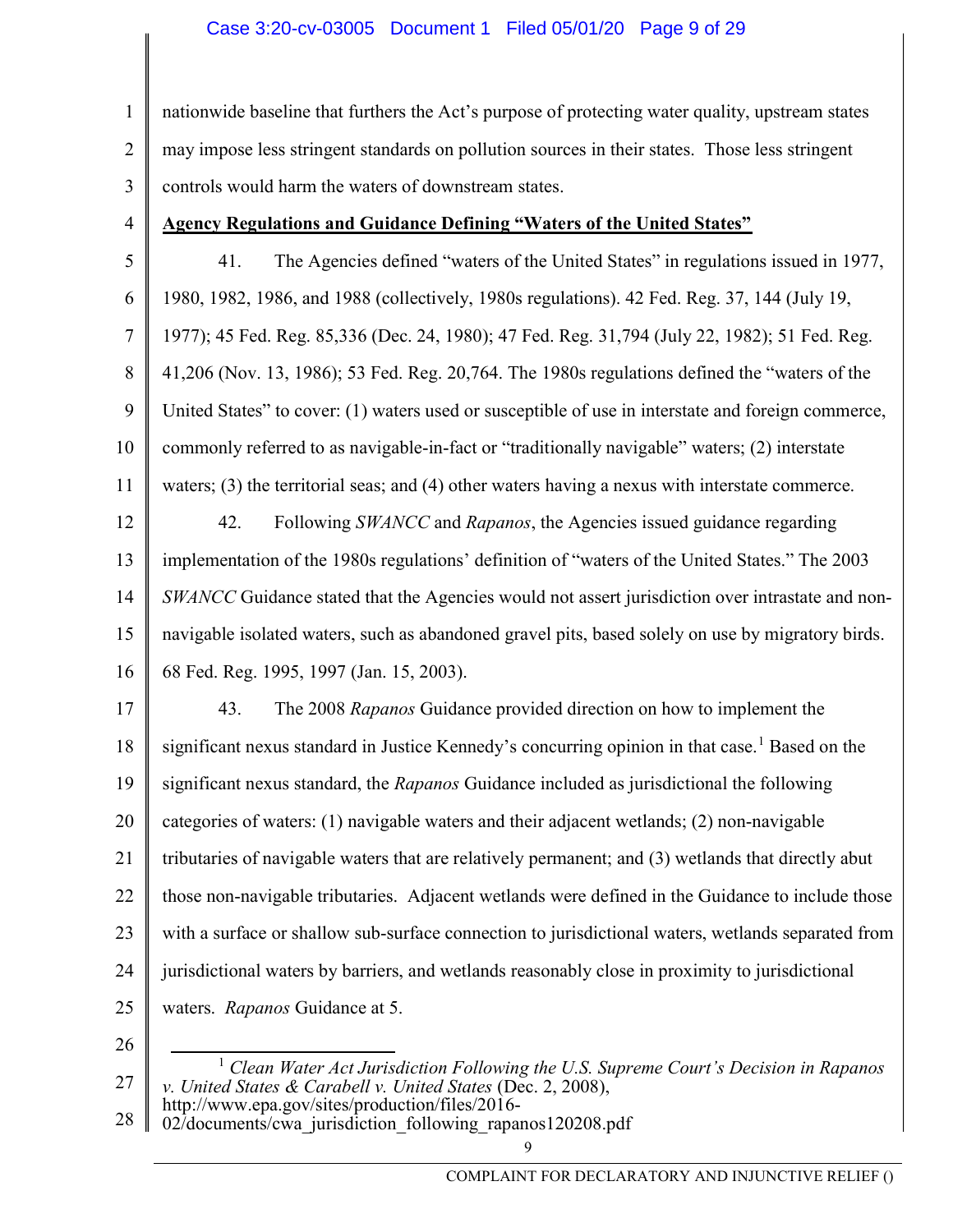## Case 3:20-cv-03005 Document 1 Filed 05/01/20 Page 10 of 29

1 2 3 4 5 6 44. The Rapanos Guidance further provided that non-navigable, non-relatively permanent tributaries and their adjacent wetlands would be assessed on a case-by-case basis according to the Agencies' significant nexus analysis, which considered various hydrologic and ecological factors such as flow characteristics and various functions of those waters, "to determine if they significantly affect the chemical, physical and biological integrity of downstream traditional navigable waters." Rapanos Guidance at 1, 8-11.

7 8 9 10 45. Following long-standing criticism by stakeholders that the 1980s regulations lacked clarity and consistency, the Agencies promulgated the 2015 Rule, replacing the 1980s regulatory definition of "waters of the United States." 80 Fed. Reg. at 37,054; see 82 Fed. Reg. 34,899, 34,901. The 2015 Rule became effective on August 28, 2015. Id. at 37,054.

11 12 13 14 15 16 46. The 2015 Rule defined the waters protected by the Act based on "the text of the statute, Supreme Court decisions, the best available peer-reviewed science, public input, and the Agencies' technical expertise and experience." 80 Fed. Reg. at 37,055. The definition covered waters having a "significant nexus" with the integrity of downstream navigable-in-fact waters the standard endorsed by a majority of the Supreme Court Justices in Rapanos. See 80 Fed. Reg. at 37,057.

17 18 19 20 21 22 23 24 25 26 27 47. In promulgating the 2015 Rule, the Agencies performed rigorous scientific review and made extensive factual findings about categories of waters significantly affecting the integrity of downstream navigable waters. For example, the Agencies relied on a comprehensive report prepared by EPA's Office of Research and Development, entitled "Connectivity of Streams and Wetlands to Downstream Waters: A Review and Synthesis of the Scientific Evidence'' (2015 Connectivity Report), which took into account more than 1200 peer-reviewed publications.<sup>2</sup> The 2015 Connectivity Report analyzed the vast body of scientific evidence about how upstream nonnavigable waters and wetlands affect the integrity of downstream navigable waters. In addition to that report itself, the Agencies also relied on EPA's Science Advisory Board's independent review of the Connectivity Report when they promulgated the 2015 Rule. 80 Fed. Reg. at 37,057. <sup>2</sup> U.S. EPA, Connectivity of Streams and Wetland to Downstream Waters: A Review and

28 Synthesis of the Scientific Evidence (Final Report), EPA/600/R-14/475F (Washington, D.C.  $2015$ ), *available at* http://cfpub.epa.gov/ncea/risk/recordisplay.cfm?deid=296414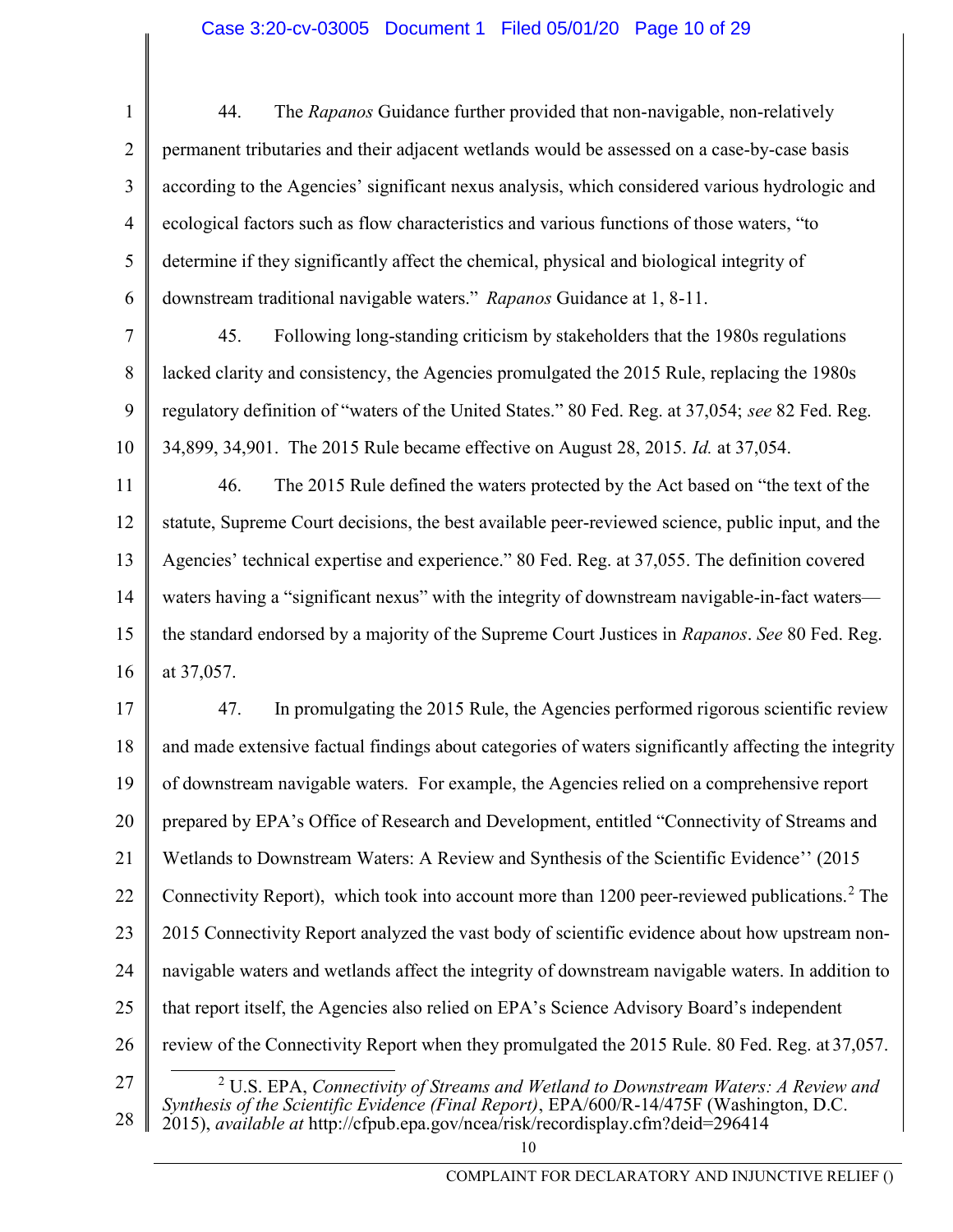## Case 3:20-cv-03005 Document 1 Filed 05/01/20 Page 11 of 29

1 2 3 4 5 6 7 8 9 10 11 12 13 14 15 16 17 18 19 20 21 22 23 24 25 26 27 28 48. In 2017 the President issued Executive Order 13778 entitled "Restoring the Rule of Law, Federalism, and Economic Growth by Reviewing the 'Waters of the United States' Rule," 82 Fed. Reg. 12,497 (April 25, 2017), which directed the Agencies to "consider interpreting the term 'navigable waters' . . . in a manner consistent with" the plurality opinion in Rapanos rather than Justice Kennedy's concurring opinion, which had been endorsed by a majority of the Justices on the Court. 49. In October 2019, the Agencies replaced the 2015 Rule with the 2019 Rule, which adopted a definition of "waters of the United States" that was identical to the definition in the 1980s regulations. 84 Fed. Reg. 4,154 (Feb. 14, 2019). The Agencies stated that this definition "[could] not be implemented as promulgated" because it was issued before the SWANCC and Rapanos decisions and indicated that it would be implemented in accordance with the SWANCC Guidance and Rapanos Guidance. 84 Fed. Reg. 4,154, 4,198 (Feb. 14, 2019). The 2020 Rule 50. As directed by Executive Order No. 13778, in the 2020 Rule the Agencies relied principally on the Rapanos plurality opinion to significantly narrow the definition of "waters of the United States," cutting back federal protections afforded by every iteration of CWA implementing regulations and guidance dating back many decades, including the 1980s regulations, the *SWANCC* Guidance, the *Rapanos* Guidance, the 2015 Rule, and the 2019 Rule. 51. The 2020 Rule lists four categories of waters as "waters of the United States": (1) the territorial seas and waters that are, were, or may be susceptible to use in interstate or foreign commerce;<sup>3</sup> (2) tributaries that meet the definition of "waters of the United States"; (3) lakes and ponds, and impoundments of jurisdictional waters that meet the rule's definition of "waters of the United States"; and (4) wetlands adjacent to those waters. 85 Fed. Reg. at 22,338 (to be codified as 33 C.F.R  $\S$  328.3(a)). 52. To meet the "waters of the United States" definition under the 2020 Rule, a tributary, lake, pond, or impoundment must contribute flow in a "typical year" directly to <sup>3</sup> The "territorial seas" are defined by the Act. 33 U.S.C. § 1362(8). Waters that are, were, or may be used for commerce purposes are navigable-in-fact "traditional navigable waters," recognized in a long line of cases originating with *The Daniel Ball*, 77 U.S. 557, 563 (1870).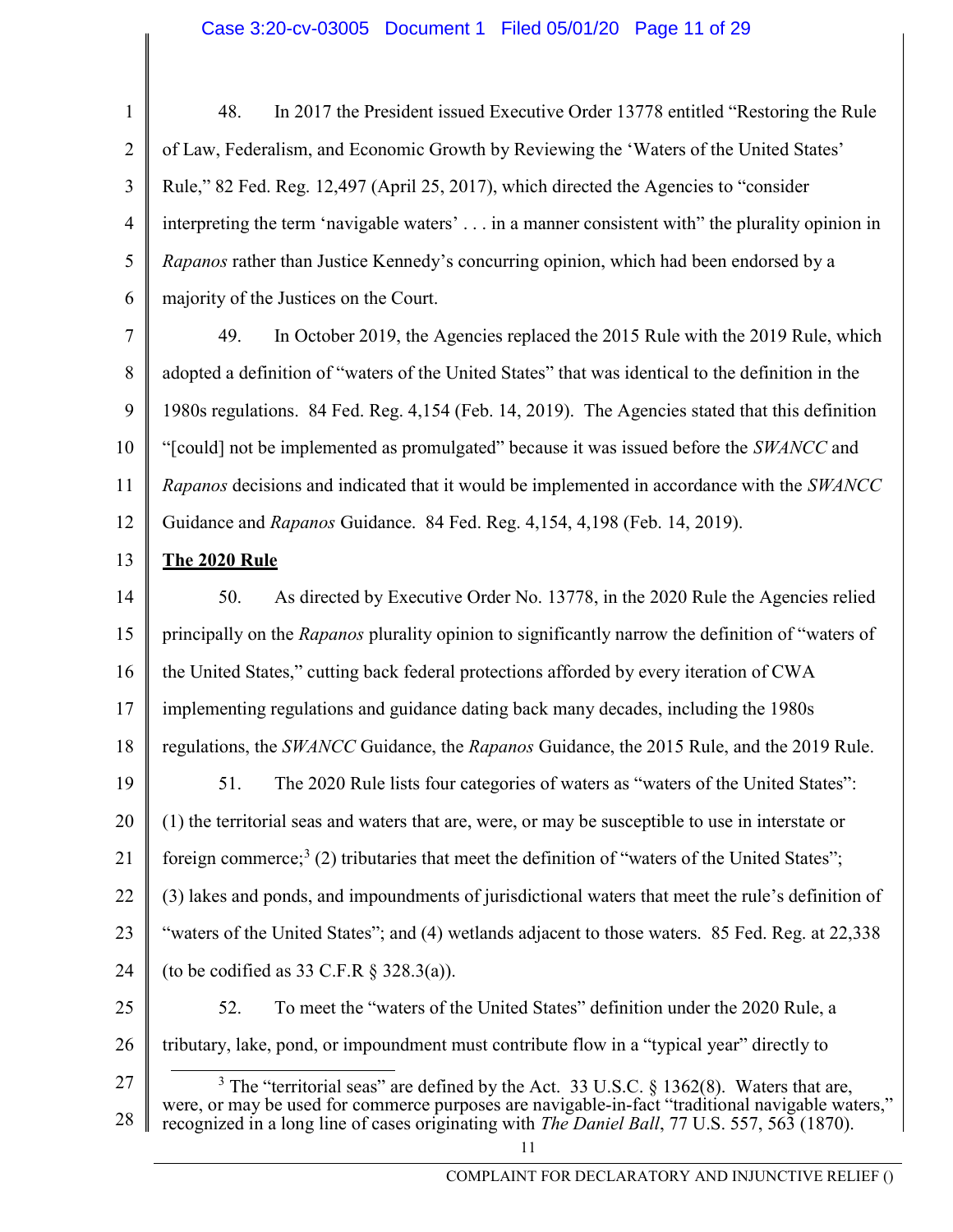### Case 3:20-cv-03005 Document 1 Filed 05/01/20 Page 12 of 29

1 2 3 4 5 traditional navigable waters or indirectly to such waters through other jurisdictional waters (e.g., through other tributaries, lakes, ponds, impoundments or adjacent wetlands). Tributaries must be either perennial (continuously flowing all year round) or intermittent (continuously flowing during certain times of the year and not just in direct response to precipitation). 85 Fed. Reg. at 22,339 (to be codified as 33 C.F.R. § 328.3(c)(5), (8), (12)).

6 7 8 9 10 11 53. "Typical year" is defined to mean "when precipitation and other climatic variables are within the normal periodic range (e.g., seasonally, annually) for the geographic area of the applicable aquatic resource based on a rolling thirty-year period." 85 Fed. Reg. at 22,339 (to be codified as 33 C.F.R. § 328.3(c)(13)). The 2020 Rule does not identify which "other climatic variables" should be considered, or what is the "geographic area of the applicable aquatic resource."

12 13 14 15 16 17 18 54. The 2020 Rule excludes several categories of waters from the Act's protections. Ephemeral waters (those flowing only in direct response to precipitation) and their adjacent wetlands are excluded from the definition of tributaries and are not "waters of the United States." 85 Fed. Reg. at 22,339 (to be codified as 33 C.F.R. § 328.3(c)(3), (12)). See 85 Fed. Reg. at 22,338 (to be codified as 33 C.F.R. § 328.3(b)(3)) (eliminating ephemeral streams); 85 Fed. Reg. at  $22,338 - 22,339$  (to be codified as 33 C.F.R. § 328.3(a)(2), (c)(12)) (covering only wetlands adjacent to tributaries, defined not to include ephemeral streams).

19 20 21 22 55. The 2020 Rule also does not include "interstate" waters as a separate category of the "waters of the United States," and therefore excludes many waters that cross state borders and have long been protected by the Act. See 85 Fed. Reg. at 22,338 (to be codified as 33 C.F.R. §  $328.3(a)$ ).

23 24 25 26 27 28 56. The 2020 Rule excludes from the "waters of the United States" many wetlands that are near other jurisdictional waters but lack a physical or surface hydrological connection to them. *Compare* 85 Fed. Reg. at 22,338 (to be codified as 33 C.F.R. § 328(c)(i)) (defining adjacent wetlands) with former 33 C.F.R. § 328.3 (c)(1) (Oct. 22, 2019) (broader definition of "adjacent" meaning "bordering, contiguous or neighboring" another jurisdictional water). As a result, the following wetlands that were formerly protected as "adjacent" wetlands under the Rapanos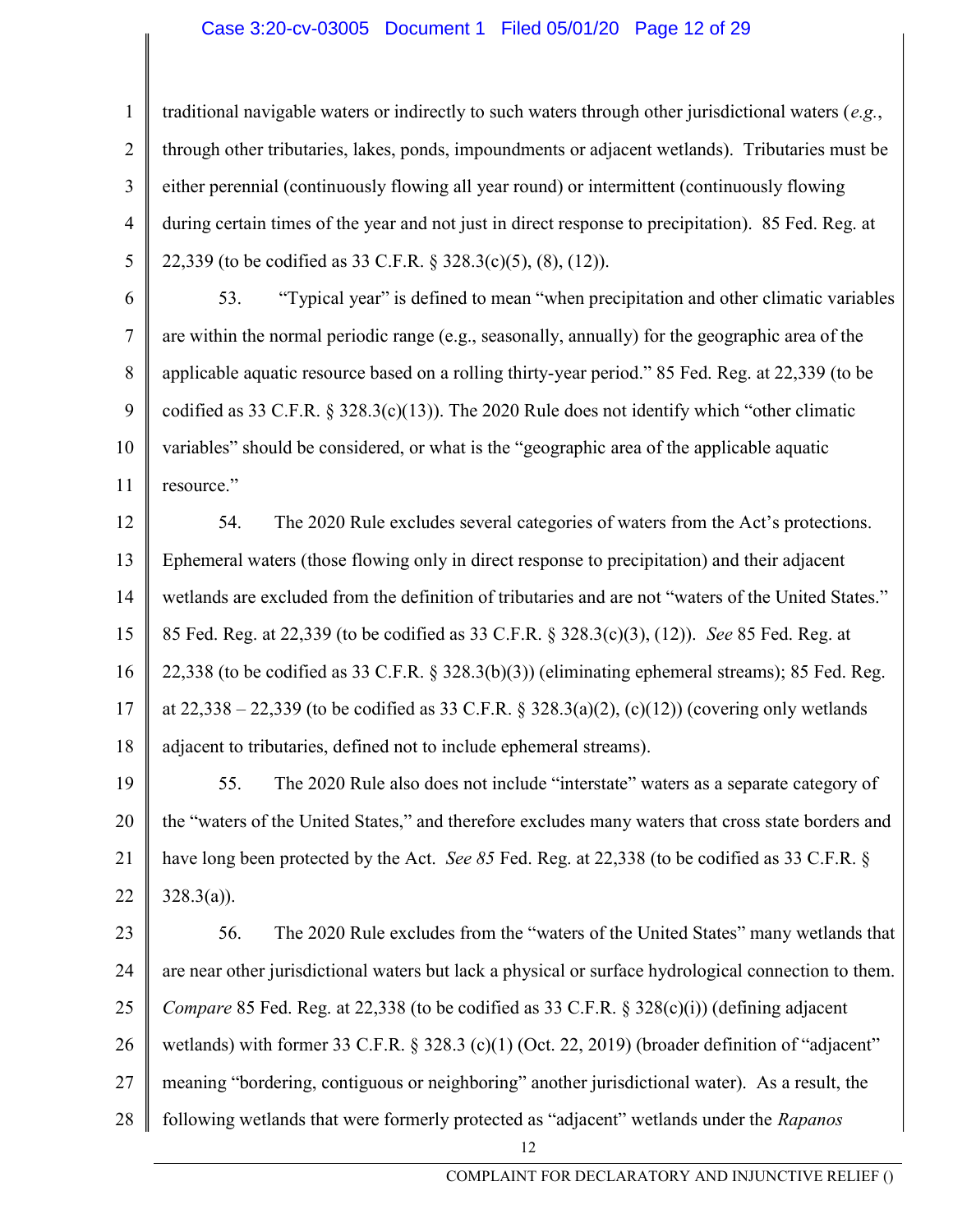## Case 3:20-cv-03005 Document 1 Filed 05/01/20 Page 13 of 29

1 2 3 4 5 6 7 8 Guidance, the 2015 Rule, and the 2019 Rule are no longer protected under the 2020 Rule: (1) wetlands with a shallow sub-surface, rather than surface, connection to jurisdictional waters; (2) wetlands physically separated from jurisdictional waters by human-made dikes or barriers, but lacking a direct hydrologic surface connection in a typical year; and (3) neighboring wetlands reasonably close to a jurisdictional water so as to have a functional ecological connection with such water. See Rapanos Guidance at 5. Under the 2019 Rule, all of these excluded wetlands were jurisdictional either by definition or through a case-specific significant nexus analysis under the Rapanos Guidance.

9 10 11 12 13 14 15 16 57. As a result of these new exclusions in the 2020 Rule, a vast number of streams and wetlands – previously covered by the Act for decades – will no longer receive CWA protections. The Agencies' documents supporting the 2020 Rule estimate that at least 18 percent of all streams across the country are "ephemeral" and will no longer be protected under the 2020 Rule.<sup>4</sup> This percentage is significantly higher in the arid West, including California and New Mexico, where 35 percent of all streams and 39 percent of stream length are ephemeral.<sup>5</sup> These Agency documents further show that the 2020 Rule will leave as much as 51 percent of wetlands across the country without federal protection.<sup>6</sup>

17

## The 2020 Rule's Deficiencies

18 19 20 21 22 58. Impermissible Interpretation of the CWA. The 2020 Rule is flawed, because the Agencies unreasonably rejected a significant nexus analysis to define the "waters of the United States," as set forth in Justice Kennedy's opinion in Rapanos interpreting the Act, and instead relied on standard from the *Rapanos* plurality opinion that a majority of the Justices on the court rejected.

- 23 24 25 59. Thus, the 2020 Rule excludes ephemeral streams from the "waters of the United States" because, according to the Agencies, "the requirement that a tributary be perennial or intermittent and be connected to a traditional navigable water is reasonable and reflects the
- 26
- 27 28 <sup>4</sup> USACE Internal Communication, September 4-5, 2017, "Breakdown of Flow Regimes in NHD Streams Nationwide," available at http://www.eenews.net/stories/1060109323  $\frac{5}{1}$ Id.  $^6$  Id.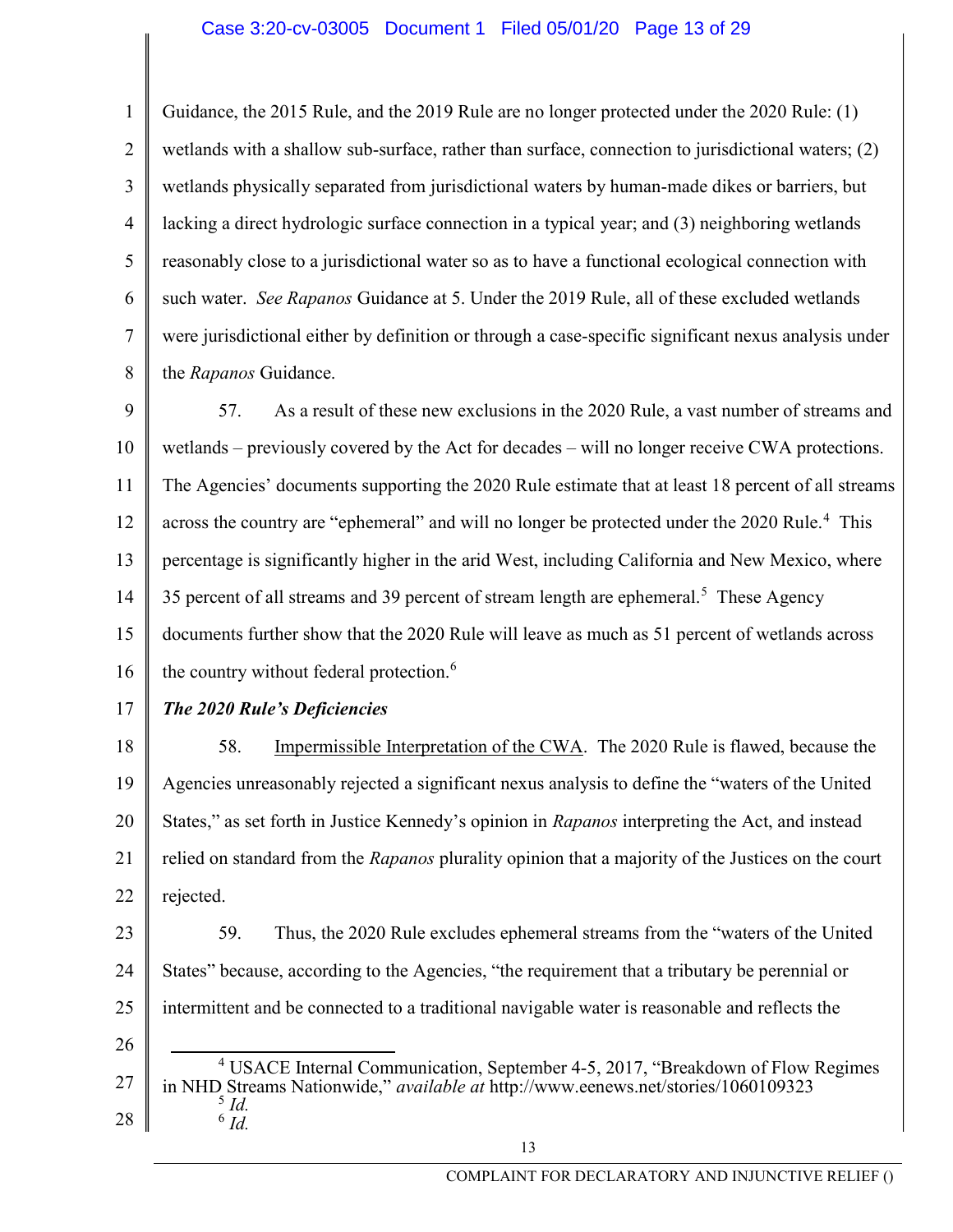1 2 3 Rapanos plurality's description of a 'wate<sup>[r]</sup> of the United States' as '*i.e.*, a relatively permanent body of water connected to traditional interstate navigable waters.' [547 U.S.] at 742. 85 Fed. Reg. at 22,289 (internal quotation marks omitted).

4 5 6 7 8 9 10 11 60. In the 2020 Rule, the Agencies similarly and unreasonably relied on the Rapanos plurality opinion instead of the significant nexus standard to define wetlands that are protected under the Act and those that are excluded. The Agencies cited the Rapanos plurality for the inclusion of wetlands that are "inseparably bound up with" (i.e., physically connected to) other jurisdictional waters, such as wetlands directly abutting or inundated by flooding from such waters. Id. at  $22,309, 22,779 - 22,780$ . The Agencies also unreasonably cited the *Rapanos* plurality to exclude wetlands with a shallow sub-surface connection as well as wetlands lacking direct hydrologic surface connection to jurisdictional waters. Id. at 22,278 – 22,280.

12 13 14 15 61. The 2020 Rule is an impermissible interpretation of the Clean Water Act because its definition of "waters of the United States" excludes entire categories of waters that meet the significant nexus standard endorsed in Rapanos by a majority of the Supreme Court Justices and for which protection is necessary to achieve the Act's objective.

16 17 18 19 20 62. Failure to Consider Prior Factual Findings. In the 2020 Rule, the Agencies have acted arbitrarily and capriciously and otherwise not in accordance with law by ignoring and countermanding their previous factual findings without reasoned explanation. Those factual findings, grounded in the best peer-reviewed science, bear directly on the significant effects that the waters excluded by the Rule have on downstream navigable waters.

21 22 23 24 25 26 27 63. The Agencies found in 2015, in association with their promulgation of the 2015 Rule, that tributary streams, and wetlands and open waters in floodplains and riparian areas, are functionally connected to and strongly affect the chemical, physical and biological integrity of downstream traditional navigable waters, interstate waters, and the territorial seas. In 2015 the Agencies compiled and relied on a vast record demonstrating that the quality and health of downstream waters depend on the many functions performed by these upstream waters, whose effects on downstream waters are cumulative.

28

64. In particular, EPA's 2015 Connectivity Report examined the chemical, physical,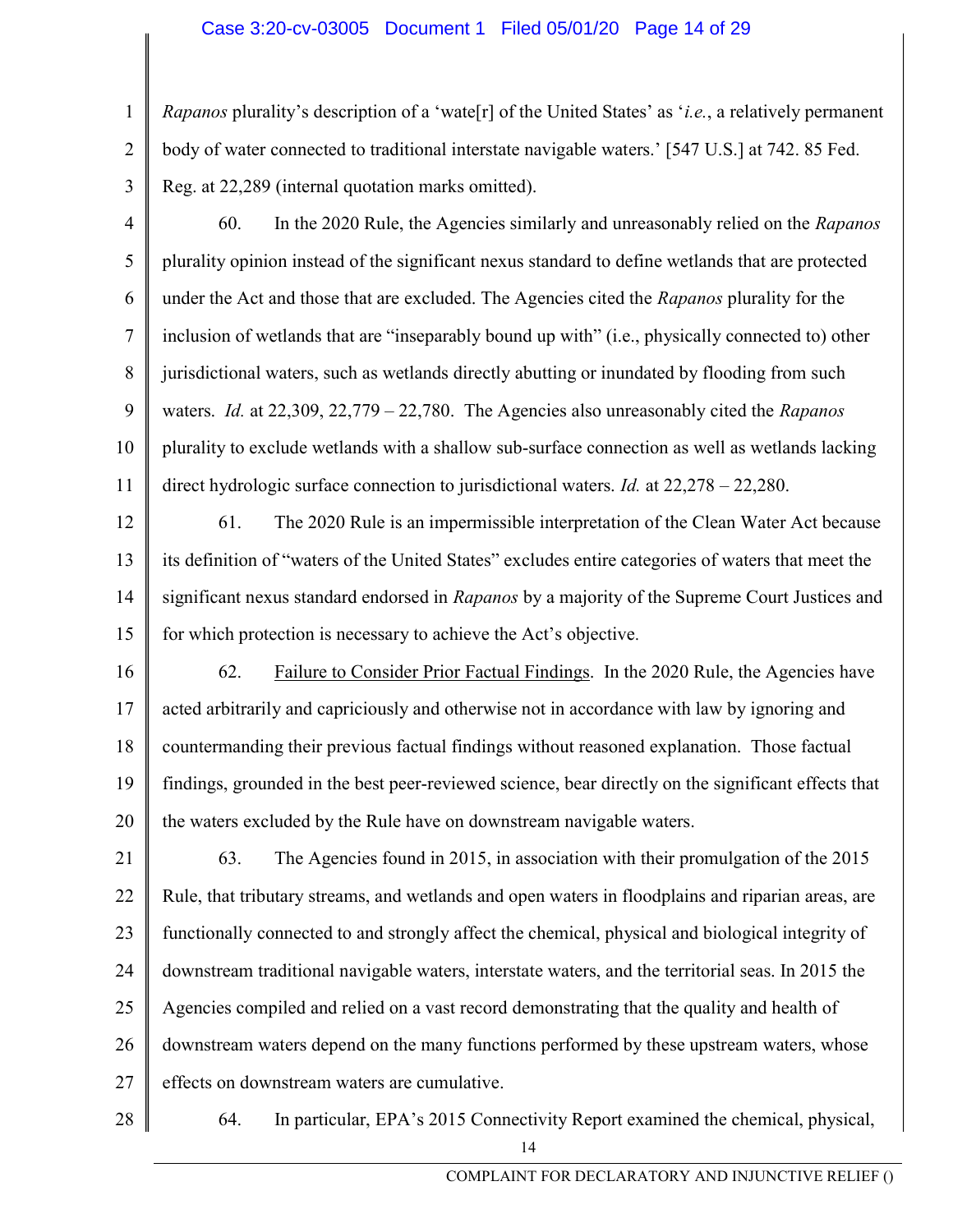|                | Case 3:20-cv-03005 Document 1 Filed 05/01/20 Page 15 of 29                                                                                                                                                                                                                                |  |  |
|----------------|-------------------------------------------------------------------------------------------------------------------------------------------------------------------------------------------------------------------------------------------------------------------------------------------|--|--|
|                |                                                                                                                                                                                                                                                                                           |  |  |
| $\mathbf{1}$   | and biological connections between upstream and downstream waters and drew several "major                                                                                                                                                                                                 |  |  |
| $\overline{2}$ | conclusions," including the following:                                                                                                                                                                                                                                                    |  |  |
| 3<br>4         | All tributary streams, including perennial, intermittent, and ephemeral streams,<br>$\bullet$<br>are physically, chemically, and biologically connected to downstream rivers.<br>(Connectivity Report at ES-2) (emphasis added).                                                          |  |  |
| 5              |                                                                                                                                                                                                                                                                                           |  |  |
| 6              | Wetlands and open waters in riparian areas and floodplains are physically,<br>$\bullet$<br>chemically, and biologically integrated with rivers via functions that improve<br>downstream water quality. (Connectivity Report at ES-2 to -3).                                               |  |  |
| $\tau$         | Wetlands and open waters in non-floodplain landscape settings provide<br>$\bullet$                                                                                                                                                                                                        |  |  |
| 8<br>9         | numerous functions that benefit downstream water integrity. (Connectivity<br>Report at ES-3 to -4).                                                                                                                                                                                       |  |  |
| 10             | In the 2020 Rule, however, the Agencies virtually ignore their prior findings and<br>65.                                                                                                                                                                                                  |  |  |
| 11             | the comprehensive, peer-reviewed synthesis of current scientific understanding in the 2015                                                                                                                                                                                                |  |  |
| 12             | Connectivity Report.                                                                                                                                                                                                                                                                      |  |  |
| 13             | Prior to finalizing the 2020 Rule, the Agencies engaged EPA's Science Advisory<br>66.                                                                                                                                                                                                     |  |  |
| 14             | Board (SAB) to review the rule. 85 Fed. Reg. at 22, 261. The SAB issued its draft commentary                                                                                                                                                                                              |  |  |
| 15             | on the 2020 Rule on December 31, 2019, and a public hearing was held regarding the SAB's                                                                                                                                                                                                  |  |  |
| 16             | review on January 17, 2020, less than a week before the Agencies signed the Final Rule. <i>Id.</i>                                                                                                                                                                                        |  |  |
| 17             | 67.<br>The SAB's draft comments reflected much of the commenting public's and the                                                                                                                                                                                                         |  |  |
| 18             | commenting States' opposition to the 2020 Rule, finding that:                                                                                                                                                                                                                             |  |  |
| 19             | The proposed [2020 Rule] is not fully consistent with established EPA recognized                                                                                                                                                                                                          |  |  |
| 20             | science, may not fully meet the key objectives of the $CWA$ — "to restore the<br>chemical, physical and biological integrity' of the Nation's waters," and is subject                                                                                                                     |  |  |
| 21             | to a lack of clarity for implementation. The departure of the proposed [Final Rule]<br>from EPA recognized science threatens to weaken protection of the nation's waters                                                                                                                  |  |  |
| 22             | These changes are proposed without a fully supportable scientific basis, while<br>potentially introducing substantial new risks to human and environmental health.                                                                                                                        |  |  |
| 23             | SAB Draft Commentary on Proposed Final Rule, p. 2 (Oct. 16, 2019).                                                                                                                                                                                                                        |  |  |
| 24             |                                                                                                                                                                                                                                                                                           |  |  |
| 25             | $\frac{1}{7}$ The SAB's comments on the 2020 Rule were finalized after the Agencies issued on<br>January 23, 2020 a pre-publication version of the 2020 Rule. SAB Commentary on the Proposed<br>Rule Defining the Scope of Waters Federally Regulated Under the Clean Water Act (Feb. 27, |  |  |
| 26             | 2020), available at:<br>https://yosemite.epa.gov/sab/sabproduct.nsf/WebBOARD/729C61F75763B8878525851F00632D                                                                                                                                                                               |  |  |
| 27             | 1C/\$File/EPA-SAB-20-002+.pdf. The final SAB comments found that the 2020 Rule "decreases"<br>protection for our Nation's waters and does not provide a scientific basis in support of its                                                                                                |  |  |
| 28             | 15                                                                                                                                                                                                                                                                                        |  |  |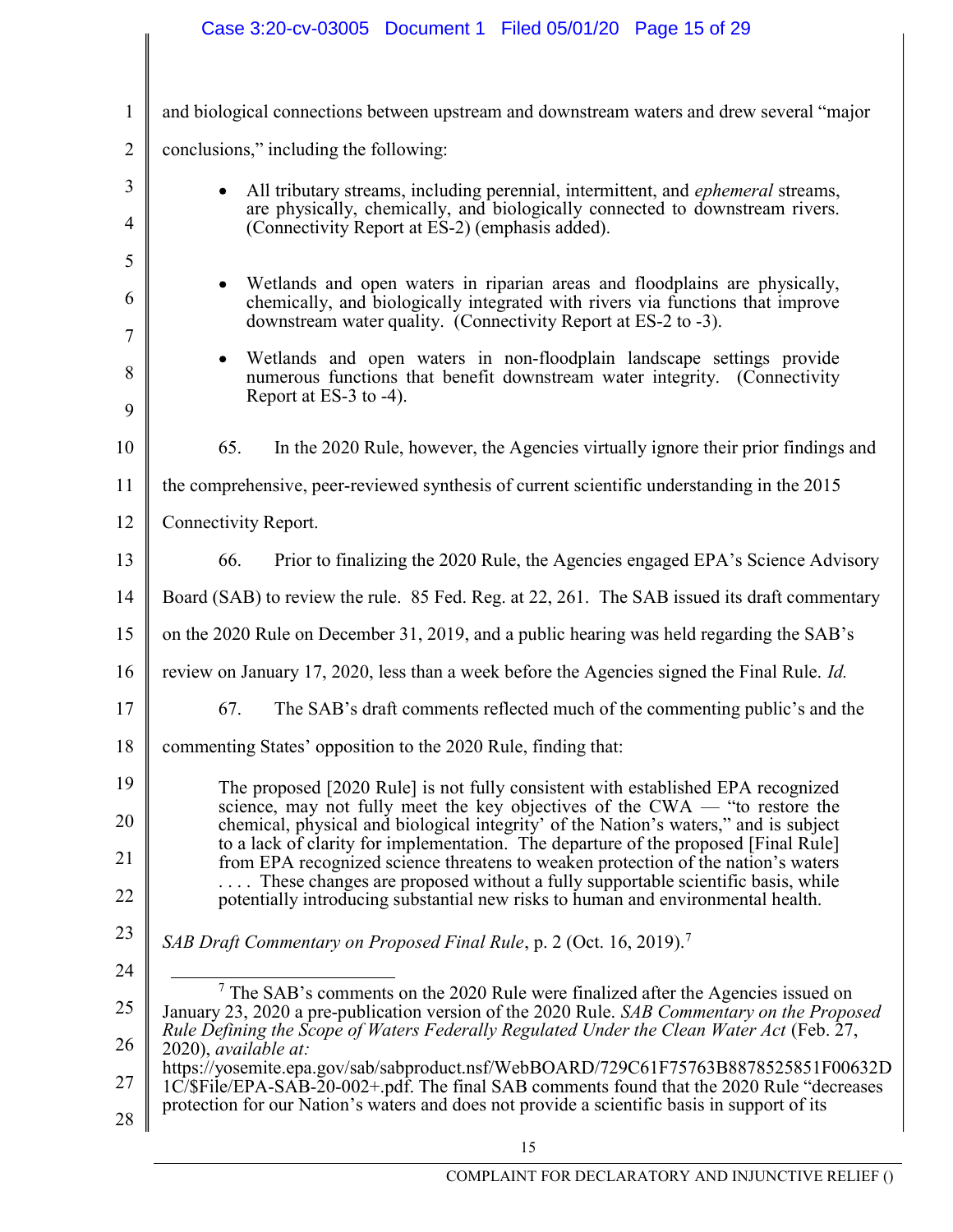## Case 3:20-cv-03005 Document 1 Filed 05/01/20 Page 16 of 29

1 2 3 4 5 6 68. The Agencies' response to these and similar comments in the 2020 Rule acknowledges the rule's lack of scientific support. See 85 Fed. Reg. at 22,261 ("[T]he agencies used the Connectivity Report to inform certain aspects of the definition of 'waters of the United States,' but recognize that science cannot dictate where to draw the line between Federal and State waters, as this is a legal question that must be answered based on the overall framework and construct of the CWA.").

7 8 9 10 11 12 13 69. The Agencies offer no new evidence in the 2020 Rule contradicting their previous findings. Rather, the rule rests on a limited, unsupported theory of physical connectivity that focuses solely on surface water connections for determining jurisdiction. And the rule completely ignores the chemical and biological connectivity of waters, in disregard of the CWA's objective to restore and maintain the integrity of the Nation's waters. Moreover, the Agencies' avoidance of science in the 2020 Rule is predicated on their decision to ignore the significant nexus standard in framing the legal question they purport to answer.

- 14 15 16 17 18 19 20 21 70. Lack of Reasoned Explanation for Changing Long-Standing Policy and Practice. The rule is also arbitrary and capricious and otherwise unlawful because the Agencies have failed to provide a reasoned explanation and rational basis for changing their long-standing policy and practice—in the Rapanos Guidance, the 2015 Rule, and the 2019 Rule—of interpreting "waters of the United States" based on the significant nexus standard, and including within the scope of protected waterbodies all interstate waters in order to prevent unregulated discharges of pollutants into those waters in upstream states that then flow into downstream states and adversely affect water quality in those downstream states.
- 22 23 24 25 26 71. Further, the 2020 Rule is arbitrary and capricious because the Agencies have failed to take into account and consider the States' and Cities' reliance on the Agencies' long-standing policy and practice set forth in the Rapanos Guidance, the 2015 Rule and the 2019 Rule. These rules and guidance interpreted "waters of the United States" in accordance with the significant nexus standard. Under the Agencies' prior policy and practice, federal protections under the Act
- 27

<sup>28</sup> consistency with the objective of restoring and maintaining 'the chemical, physical and biological integrity' of these waters." Id., p. 2.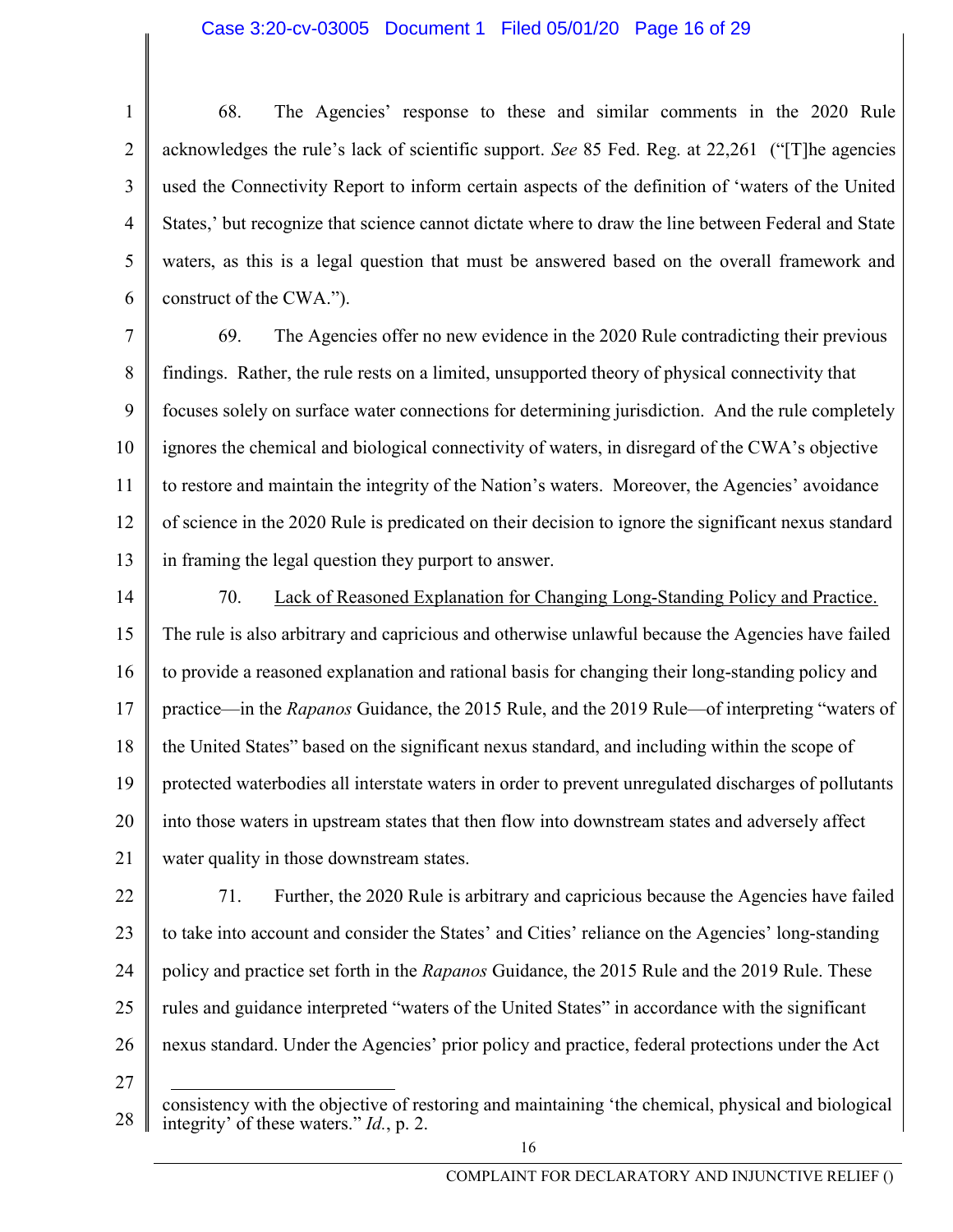## Case 3:20-cv-03005 Document 1 Filed 05/01/20 Page 17 of 29

1 2 3 4 5 were afforded to a much broader scope of waters and the States and Cities relied on these federal regulatory programs to help protect the quality and integrity of their waters. The 2020 Rule deprives the States and Cities of the benefit of these longstanding federal protections under the Act. However, the Agencies have failed to evaluate or take into account the Cities' and States' reliance interests.

6 7 8 9 10 11 12 13 14 72. Typical Year Requirement. The 2020 Rule's definition of "typical year" for purposes of defining tributaries, lakes, ponds, and impoundments that are "waters of the United States" is arbitrary and capricious because it is unclear, unsupported, and unworkable. The Agencies have stated that the "typical year" requirement of the 2020 Rule is intended to measure the "characteristics of a waterbody at times that are not too wet and not too dry." 85 Fed. Reg. at 22,315. The Agencies failed to provide a factual or scientific basis or analysis for imposing the "typical year" requirement to exclude from the Act's protections many waters that either flow infrequently or flood. Such waters have significant impacts on the quality of downstream navigable waters.

15 16 17 18 19 20 21 22 23 73. The Agencies did not assess the effects of the "typical year" requirement on the chemical, physical, or biological integrity of downstream navigable waters now or in the future, nor did they compare those effects to the protections long afforded by previous regulations. To the extent that a "typical year" depends on a rolling average of past data, the 2020 Rule does not take into account future changes due to climate change, including changes in precipitation, increased storm intensity, rising sea levels, and altered hydrologic patterns of streams and wetlands. To the extent that the "typical year" requirement relies on three 30-day periods of precipitation data preceding the observation date, it does not take into account intra-year variability in precipitation during the remaining nine months of the year.

24 25 26 74. The "typical year" requirement is also confusing and will be difficult to implement. While in the 2020 Rule preamble the Agencies provide a long list of tools, models, calculations, data, and factors<sup>8</sup> that could be used to define a "typical year," the Agencies

<sup>8</sup> The list includes precipitation data from the National Oceanic and Atmospheric Administration's Global Historic Climatology Network, from "three 30-day periods preceding the

17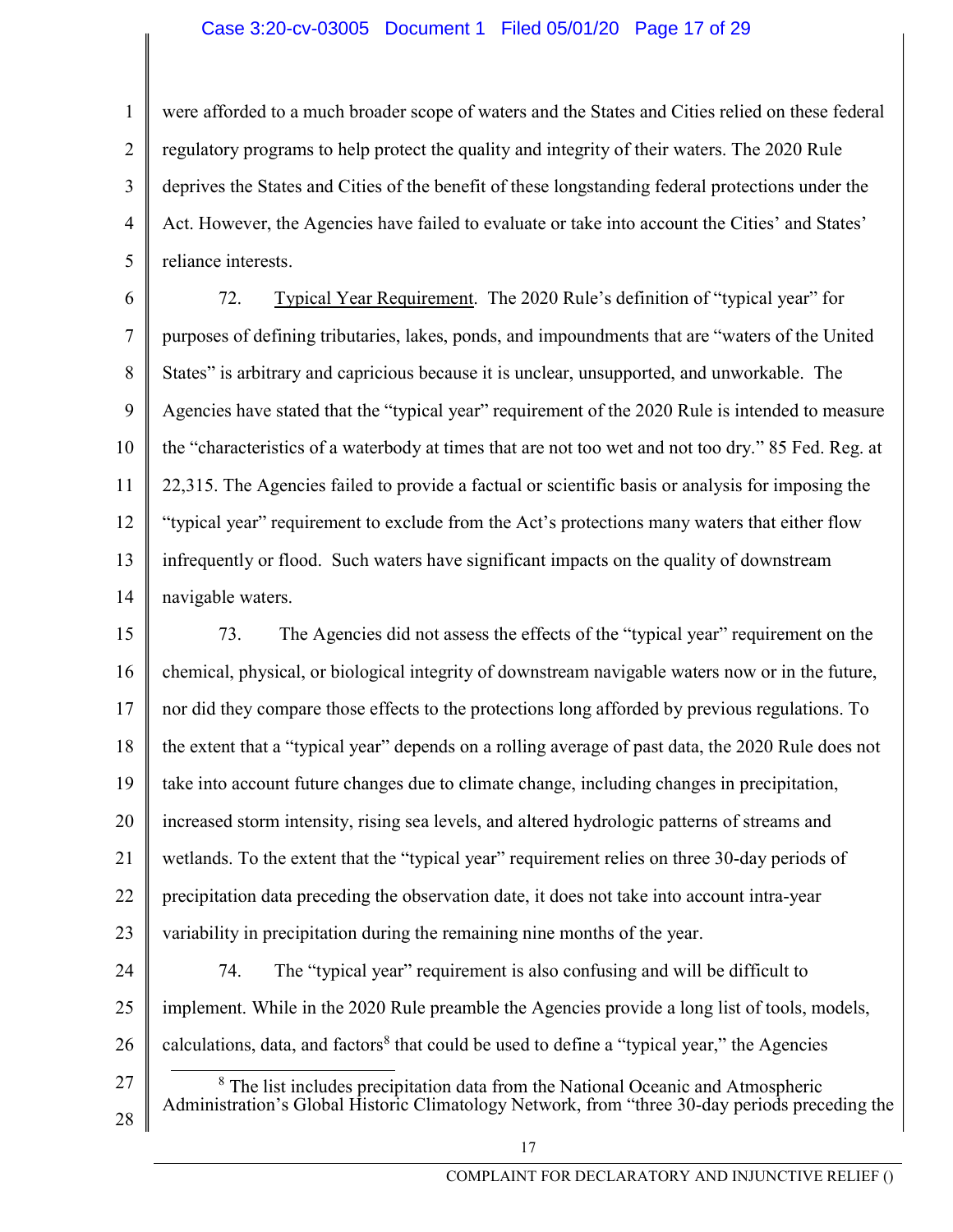prescribe no methodology for doing so.

2

23

1

## THE 2020 RULE HARMS THE STATES AND CITIES

3 4 75. The 2020 Rule harms the sovereign, environmental, economic, and proprietary interests of the States and Cities.

5 6 7 8 9 10 11 12 13 76. The States' and Cities' jurisdictions cover vast areas across the country, including the shores of the Pacific Ocean, the Atlantic Ocean, the Great Lakes, the Chesapeake Bay and its tributaries, Lake Champlain, the Sierra Nevada, Cascades, Rocky, and Appalachian mountains, as well as large areas of the arid West. Innumerable waterbodies within the States' and Cities' jurisdictions are located downstream from or otherwise hydrologically connected with a vast network of waterbodies in other jurisdictions. Although the States and Cities have authority to control water pollution generated by sources within their borders, they also are significantly impacted by water pollution flowing from out-of-state sources which the States and Cities lack authority to regulate directly under state or local laws.

- 14 15 16 17 18 77. The States and Cities rely on the Act and its uniform nationwide floor of water pollution controls as the primary mechanisms for protecting them from the effects of out-of-state discharges of pollutants. Under the 2020 Rule the chemical, physical, and biological integrity of the States and Cities' waters will suffer because fewer out-of-state sources of pollution that impact the States and Cities' waters will be controlled by the Act.
- 19 20 21 22 78. The 2020 Rule undermines the integrity of the Nation's waters. The rule allows unpermitted pollutant discharges to large classes of waters that have long been protected by CWA implementing regulations. Under the 2020 Rule, these waters will no longer be protected from pollutant discharges by Section 402 discharge permits or Section 404 dredge and fill permits.
	- 79. Under the 2020 Rule, Section 402 permits will not be required to protect
- 24 ephemeral streams, waters deemed not to contribute flow to a jurisdictional water in a "typical
- 25 year," and other waters that are no longer defined as "waters of the United States." In contrast,

<sup>26</sup>  27 28 observation date," to assess a "normal" range between the  $30<sup>th</sup>$  and  $70<sup>th</sup>$  percentiles; alternative methods, including different statistical percentiles, evaluation periods, or weighting approaches; and drought indices which take into account evapotranspiration and water storage, such as the Palmer Drought Severity Index, Web-based Water-Budget interactive Modeling Program, and the Climate Analysis for Wetlands Tables.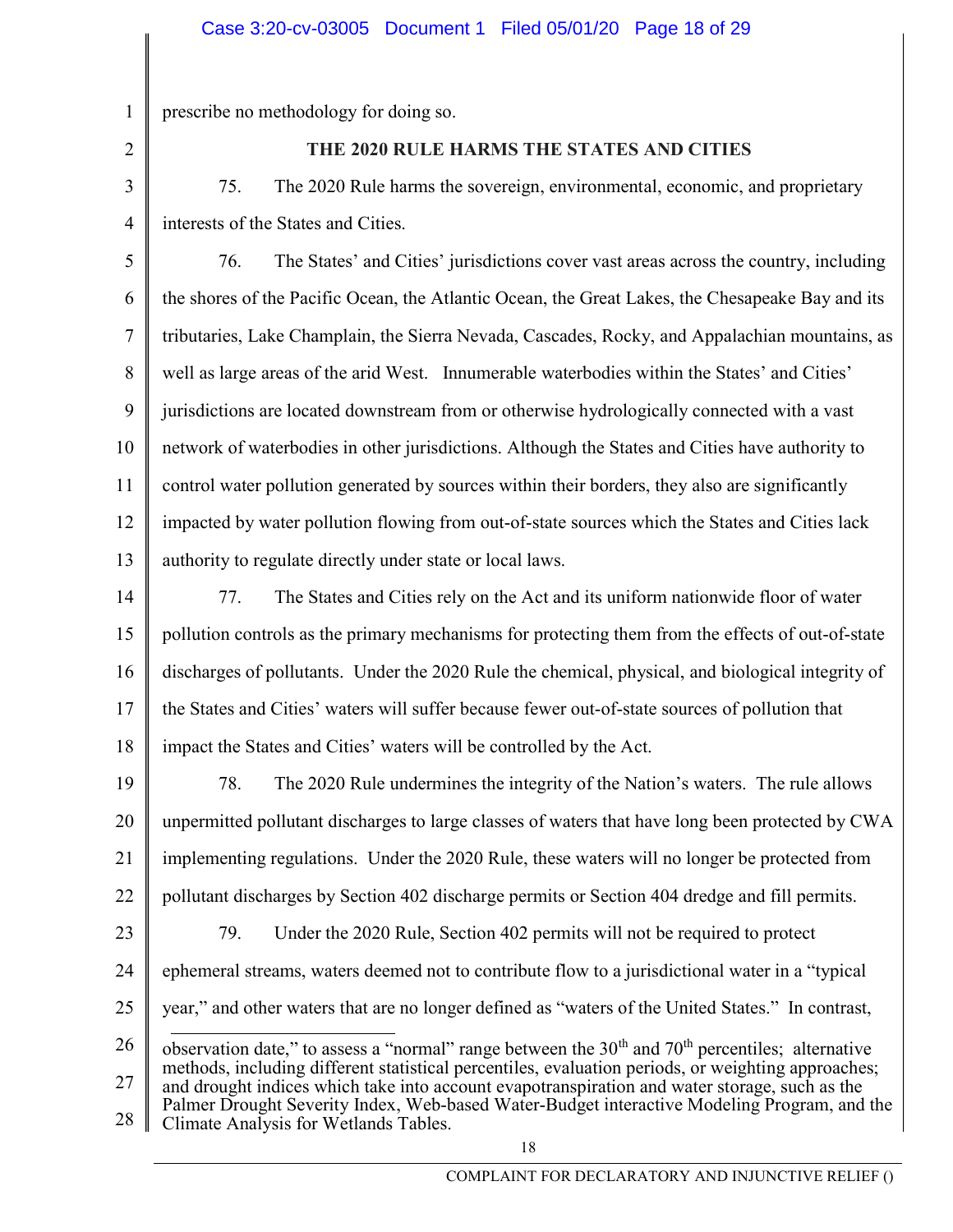## Case 3:20-cv-03005 Document 1 Filed 05/01/20 Page 19 of 29

1 2 3 4 5 6 7 8 9 10 11 even the 2019 Rule required the Agencies to use the Rapanos Guidance, which either included those waters or provided for case-by-case significant nexus evaluations of them. Ephemeral waters and waters that do not meet the "typical year" requirement are significant for downstream waters—both ecologically and hydrologically—especially in arid and semi-arid watersheds because ephemeral or atypical flows recharge aquifers that store water for current and future drinking water supplies. When polluted, those waters can also negatively impact downstream traditionally navigable waters. The Agencies' data demonstrate that from 2013 through 2018, most non-relatively permanent waters (primarily ephemeral streams) that were evaluated were found to have a significant nexus to downstream waters and thus determined to be jurisdictional under the Act. See Agencies' "Resource and Programmatic Assessment" for the 2020 Rule  $(RPA)$ , p. 22.<sup>9</sup>

12 13 14 15 16 17 18 19 20 80. Except for Michigan and New Jersey, which have assumed control over the Section 404 program within their borders, the State and Cities rely on the Army Corps to operate the Section 404 program that regulates the dredging and filling of waters within their borders. The Agencies have acknowledged that the 2020 Rule will protect fewer wetlands than the 2019 Rule and that fewer CWA Section 404 permits limiting dredging or filling in wetlands will be issued under the 2020 Rule. RPA, pp. 27, 84; see Agencies' "Economic Analysis" for the 2020 Rule  $(EA)$ , p. 93.<sup>10</sup> Under the Section 404 program, "[w]here no federal permit is required, compensatory mitigation under federal regulation will not be required for unavoidable impacts to non-jurisdictional waters." RPA, p. 86.

21 22 23 24 81. Under the 2020 Rule, states will no longer be required to establish or maintain water quality standards under Section 303 for certain categories of waters, and consequently those waters and waters downstream of them will be subject to impairment. The Agencies acknowledge that the Rule "result(s) in reduced protection for aquatic ecosystems" because states "may not

25

26  $9^9$  EPA and Department of the Army, Resource and Programmatic Assessment for the Navigable Waters Protection Rule: Definition of "Waters of the United States" (Jan. 23, 2020), EPA-HQ-OW-2018-0149.

<sup>27</sup>  28  $10^{10}$  EPA and Department of the Army, *Economic Analysis for the Navigable Waters* Protection Rule: Definition of "Waters of the United States" (Jan. 22, 2020), EPA-HQ-OW-2018-0149.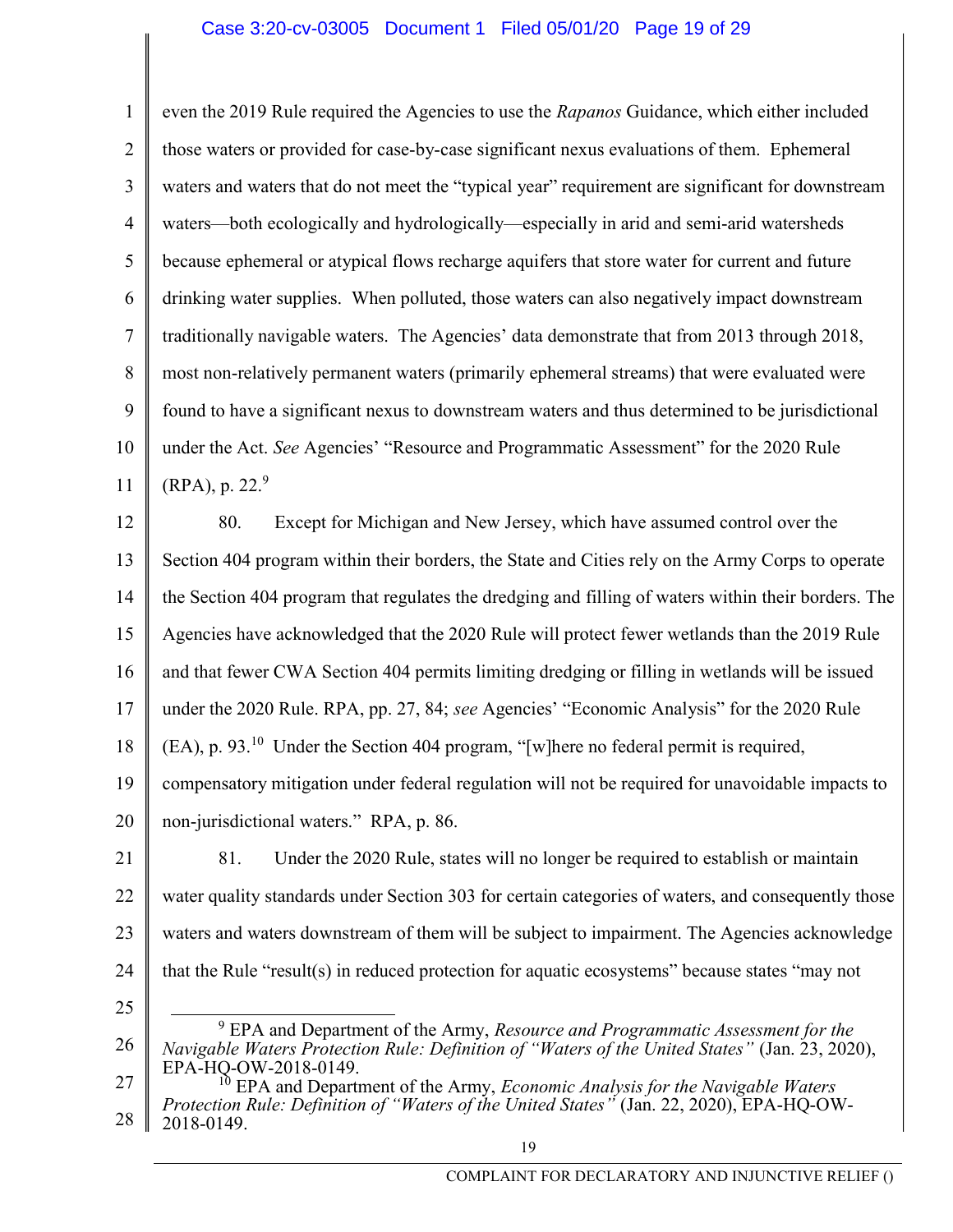#### Case 3:20-cv-03005 Document 1 Filed 05/01/20 Page 20 of 29

1 2 assess non-jurisdictional waters and may identify fewer waters as impaired and therefore develop fewer TMDLs" to protect impaired waters under Section 303(c). RPA at 62.

3 4 5 6 7 8 82. Section 401 state water quality certifications, which typically contain conditions designed to mitigate the adverse impacts of such discharges on state water quality, will also not be required for federally permitted or licensed projects that discharge into waters that were protected under prior regulations but are no longer protected under the 2020 Rule. As a result, the States and the District of Columbia will be deprived of the Section 401 mechanism to ensure water quality is protected.

9 10 11 12 13 14 83. The 2020 Rule risks more damage from oil spills. As the Agencies acknowledge, Section 311 programs for prevention of and response to oil and hazardous substance discharges are administered by the Agencies and "cannot be assumed by states or tribes." RPA at 64. Under the rule, states may not be reimbursed for costs they incur to clean up oil spills into waters that are no longer protected and facilities would no longer be required to engage in spill prevention and response planning for such waters under federal law. See RPA at 67, 70.

15 16 17 18 19 20 21 22 23 24 25 26 84. The States and Cities have relied on the Agencies' long-standing interpretation and application of the "waters of the United States" definition based on the significant nexus standard and the Act's text, structure and purpose, as set forth in the Rapanos Guidance and the 2015 Rule. By abandoning this long-standing position and policy, the 2020 Rule disrupts the States' and Cities' regulatory programs that rely on protective federal regulation under the Act. The immediate withdrawal of federal protections under the 2020 Rule forces the States and Cities either to incur the financial and administrative burdens associated with instituting or expanding their own water protection programs or to allow their waters to degrade. Filling the regulatory gap created by the 2020 Rule will require difficult and time-consuming processes involving state program creation and expansion, state legislative and regulatory changes, and state appropriation and expenditure of additional funds necessary to do so. The Agencies have failed to consider the States and Cities' reliance interests in the 2020 Rule.

27 28 85. The 2020 Rule also puts the States and Cities at an unfair economic disadvantage vis-a-vis other states and cities that elect not to protect the waters that are no longer protected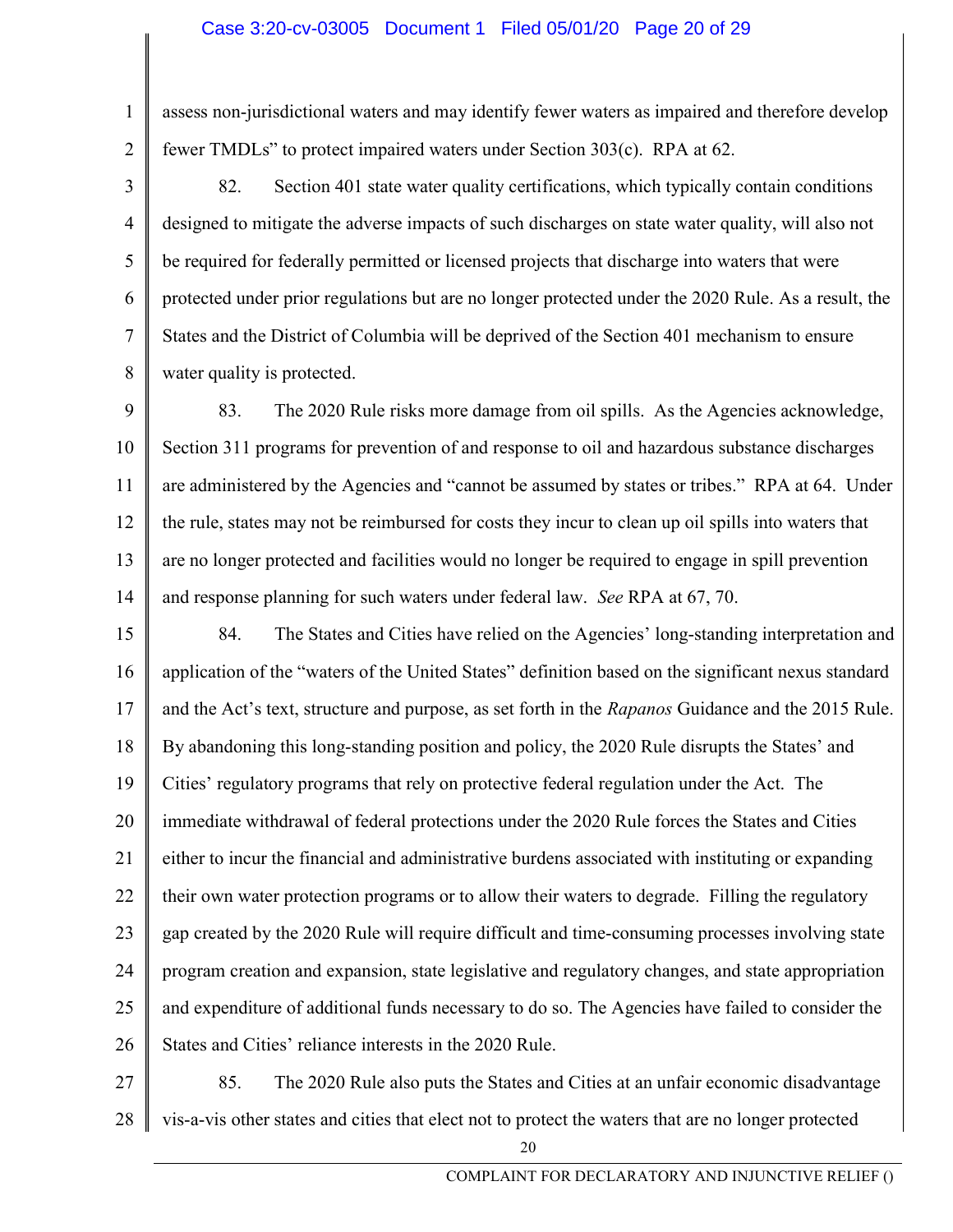# Case 3:20-cv-03005 Document 1 Filed 05/01/20 Page 21 of 29

| 1              | under the 2020 Rule. To mitigate out-of-state pollution that occurs as a result of the 2020 Rule the                     |  |  |
|----------------|--------------------------------------------------------------------------------------------------------------------------|--|--|
| $\overline{2}$ | States and Cities face having to impose disproportionately strict controls on pollution generated                        |  |  |
| 3              | within their borders, thereby raising the costs of doing business in the States and Cities.                              |  |  |
| 4              | 86.<br>Increased pollution discharges under the 2020 Rule will also impair the States' and                               |  |  |
| 5              | Cities' water recreation industries by making waters less desirable for fishing, boating, and                            |  |  |
| 6              | swimming, and curtailing revenues associated with such activities.                                                       |  |  |
| 7              | 87.<br>The 2020 Rule impairs the States' and Cities' proprietary interests as well. Many                                 |  |  |
| 8              | States own or hold in trust the fish and other animals within their borders. The additional                              |  |  |
| 9              | discharges of dredge and fill materials into wetlands and other waters caused by the 2020 Rule                           |  |  |
| 10             | will destroy habitat provided by these waters, reducing wildlife populations. The States and Cities                      |  |  |
| 11             | also own, operate, finance, or manage property within their borders, including lands, roads,                             |  |  |
| 12             | bridges, universities, office buildings, drinking water systems, sewage and stormwater treatment                         |  |  |
| 13             | or conveyance systems, and other infrastructure and improvements. By allowing the increased                              |  |  |
| 14             | pollution of waters and the filling of wetlands—and the resulting loss of wetland functions such                         |  |  |
| 15             | as pollution filtration and floodwater storage—the 2020 Rule threatens damage to the States and                          |  |  |
| 16             | Cities' properties and increases the costs of operating and managing them.                                               |  |  |
| 17             | 88.<br>The relief requested by the States and Cities, if granted, will redress the many                                  |  |  |
| 18             | injuries caused by the 2020 Rule.                                                                                        |  |  |
| 19             | <b>FIRST CAUSE OF ACTION</b>                                                                                             |  |  |
| 20             | Violation of the Administrative Procedure Act, 5 U.S.C. § 706<br>Arbitrary and Capricious and Not in Accordance with Law |  |  |
| 21             | <b>Impermissible Interpretation of "Waters of the United States"</b>                                                     |  |  |
| 22             | 89.<br>The States and Cities incorporate by reference in this claim the allegations in all                               |  |  |
| 23             | preceding paragraphs of the complaint.                                                                                   |  |  |
| 24             | The APA provides that this Court "shall" "hold unlawful and set aside" agency<br>90.                                     |  |  |
| 25             | action that is "arbitrary, capricious, an abuse of discretion, or not otherwise in accordance with                       |  |  |
| 26             | law." 5 U.S.C. $\S$ 706(2)(A).                                                                                           |  |  |
| 27             |                                                                                                                          |  |  |
| 28             |                                                                                                                          |  |  |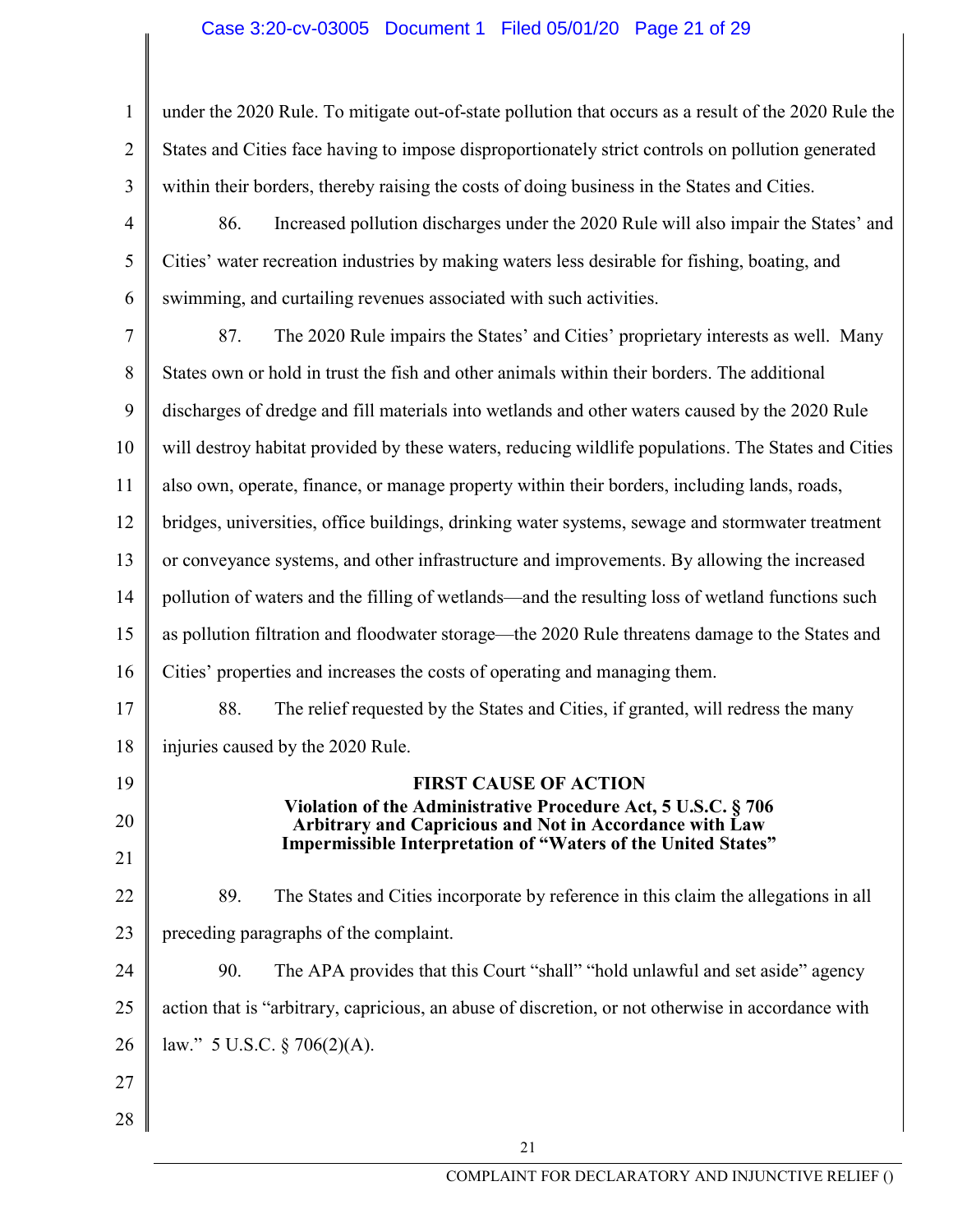# Case 3:20-cv-03005 Document 1 Filed 05/01/20 Page 22 of 29

| $\mathbf{1}$    | Agency action is not in accordance with law if the agency fails to interpret and<br>91.                                                                                                                             |  |  |
|-----------------|---------------------------------------------------------------------------------------------------------------------------------------------------------------------------------------------------------------------|--|--|
| $\overline{2}$  | implement the statutory language consistently with the statute's text, structure, and purpose and                                                                                                                   |  |  |
| 3               | with controlling Supreme Court precedent.                                                                                                                                                                           |  |  |
| $\overline{4}$  | 92.<br>The 2020 Rule is based on the plurality opinion in Rapanos even though a                                                                                                                                     |  |  |
| 5               | majority of the Justices in Rapanos found that the plurality's interpretation of "waters of the                                                                                                                     |  |  |
| 6               | United States" was inconsistent with the CWA's text and purpose. Rapanos, 547 U.S. at 776                                                                                                                           |  |  |
| $\tau$          | (Kennedy, J., concurring in the judgment); id. at 800 (Stevens, J., dissenting).                                                                                                                                    |  |  |
| 8               | 93.<br>The 2020 Rule is an illegal and impermissible interpretation and application of                                                                                                                              |  |  |
| 9               | "waters of the United States" under the CWA because it excludes from the Act's jurisdiction                                                                                                                         |  |  |
| 10              | waters that the Agencies are required to protect under the Act.                                                                                                                                                     |  |  |
| 11              | 94.<br>For these reasons, the 2020 Rule is arbitrary, capricious, and not in accordance                                                                                                                             |  |  |
| 12              | with law and must be set aside.                                                                                                                                                                                     |  |  |
| 13              | <b>SECOND CAUSE OF ACTION</b>                                                                                                                                                                                       |  |  |
| 14              | Violation of the Administrative Procedure Act, 5 U.S.C. § 706<br>Arbitrary and Capricious and Not in Accordance with Law<br>Disregard of Scientific Evidence, Prior Agency Factual Findings and Policy and Practice |  |  |
| 15              |                                                                                                                                                                                                                     |  |  |
| 16              | 95.<br>The States and Cities incorporate by reference in this claim the allegations in all                                                                                                                          |  |  |
| 17              | preceding paragraphs of the complaint.                                                                                                                                                                              |  |  |
| 18              | 96.<br>When an agency promulgates a rule, the agency may not ignore or countermand its                                                                                                                              |  |  |
| 19 <sup>°</sup> | earlier factual findings without a reasoned explanation for doing so.                                                                                                                                               |  |  |
| 20              | When an agency promulgates a rule that modifies its long-standing policy or<br>97.                                                                                                                                  |  |  |
| 21              | practice, it must articulate a reasoned explanation for doing so.                                                                                                                                                   |  |  |
| 22              | An agency modifying or abandoning its long-standing policy or position must<br>98.                                                                                                                                  |  |  |
| 23              | consider and take into account the reliance interests that are impacted by the change.                                                                                                                              |  |  |
| 24              | When the Agencies promulgated the 2020 Rule, they ignored and countermanded<br>99.                                                                                                                                  |  |  |
| 25              | without reasoned explanation their prior factual findings, including the 2015 Connectivity Report,                                                                                                                  |  |  |
| 26              | regarding categories of waters that significantly affect the chemical, physical and biological                                                                                                                      |  |  |
| 27              | integrity of downstream navigable waters. Those findings demonstrate that the newly excluded                                                                                                                        |  |  |
| 28              | waters have a significant impact on the quality and integrity of navigable waters.                                                                                                                                  |  |  |
|                 | 22                                                                                                                                                                                                                  |  |  |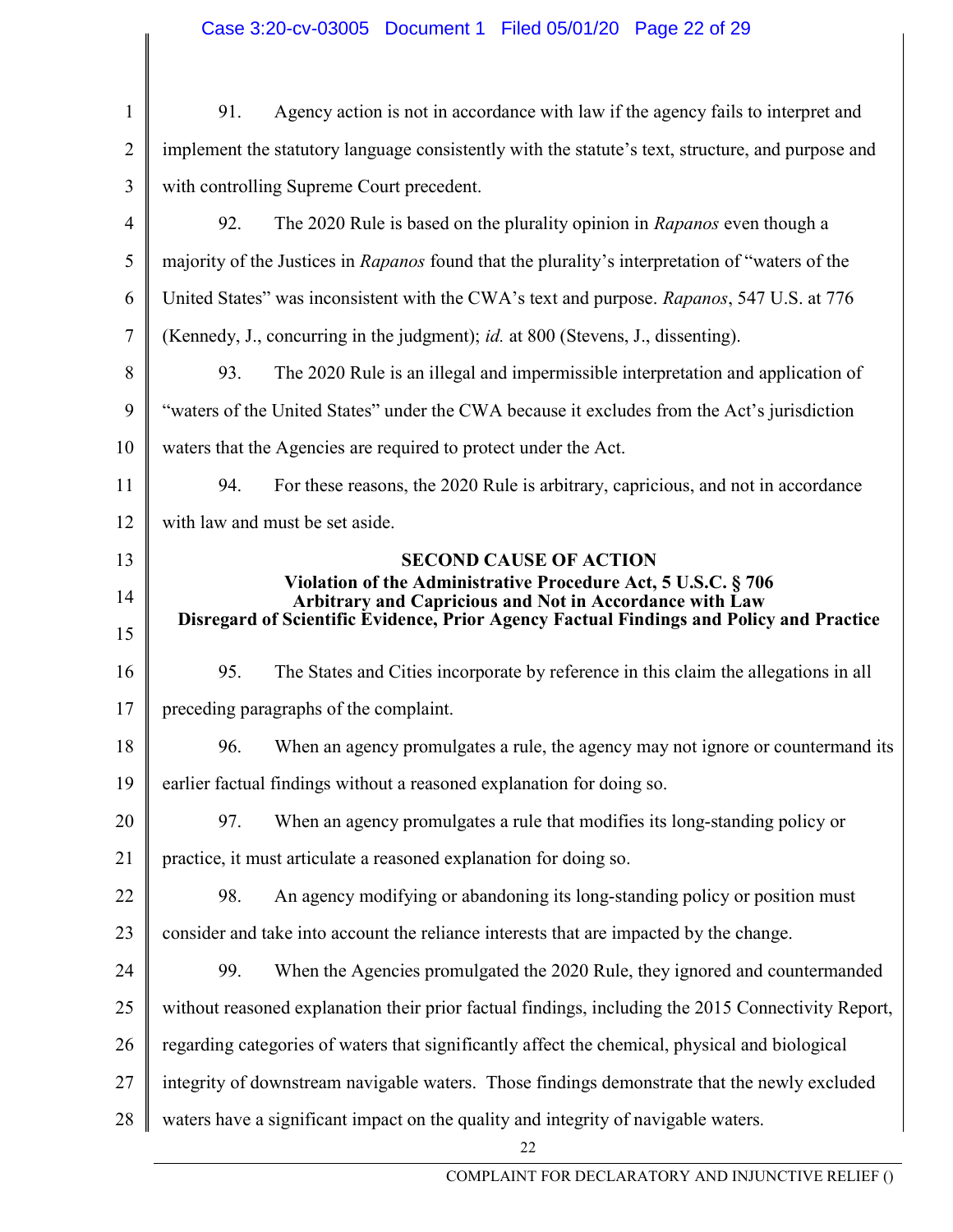| $\mathbf{1}$   | In adopting the 2020 Rule, the Agencies also failed to provide reasoned<br>100.                                          |  |  |
|----------------|--------------------------------------------------------------------------------------------------------------------------|--|--|
| $\overline{2}$ | explanation for abandoning their own long-standing policy and practice of interpreting "waters of                        |  |  |
| 3              | the United States" in compliance with the significant nexus standard as set forth in the Rapanos                         |  |  |
| $\overline{4}$ | Guidance, the 2015 Rule, and the 2019 Rule and of including all interstate waters within the                             |  |  |
| 5              | scope of waters protected by the CWA.                                                                                    |  |  |
| 6              | 101.<br>The Agencies also failed to consider and take into account the serious reliance                                  |  |  |
| 7              | interests engendered by the Agencies' prior long-standing policy and position regarding the scope                        |  |  |
| 8              | of the "waters of the United States" definition.                                                                         |  |  |
| 9              | 102.<br>For these reasons, the 2020 Rule is arbitrary, capricious, and not in accordance                                 |  |  |
| 10             | with law, and must be set aside.                                                                                         |  |  |
| 11             | <b>THIRD CAUSE OF ACTION</b>                                                                                             |  |  |
| 12             | Violation of the Administrative Procedure Act, 5 U.S.C. § 706<br>Arbitrary and Capricious and Not in Accordance with Law |  |  |
| 13             | Failure to Consider Statutory Objective and Impacts on Water Quality                                                     |  |  |
| 14             | 103.<br>The States and Cities incorporate by reference in this claim the allegations in all                              |  |  |
| 15             | preceding paragraphs of the complaint.                                                                                   |  |  |
| 16             | An agency action is not in accordance with law if the agency fails to consider the<br>104.                               |  |  |
| 17             | applicable statutory requirements.                                                                                       |  |  |
| 18             | An agency action is arbitrary and capricious if the agency fails to consider<br>105.                                     |  |  |
| 19             | important issues or fails to articulate a reasoned explanation for the action.                                           |  |  |
| 20             | When the Agencies promulgated the 2020 Rule, they were required to consider<br>106.                                      |  |  |
| 21             | whether it met the Act's objective of restoring and maintaining the chemical, physical and                               |  |  |
| 22             | biological integrity of the Nation's waters as set forth in 33 U.S.C. $\S$ 1251(a).                                      |  |  |
| 23             | Protection of water quality is the critically important issue that must be considered<br>107.                            |  |  |
| 24             | by the Agencies in defining "waters of the United States" under the CWA.                                                 |  |  |
| 25             | When the Agencies promulgated the 2020 Rule, they did not consider that the<br>108.                                      |  |  |
| 26             | rule's significantly less protective definition of "waters of the United States" would impair water                      |  |  |
| 27             | quality and fail to meet the Act's objective of restoring and maintaining the integrity of the                           |  |  |
| 28             | Nation's waters.                                                                                                         |  |  |
|                | 23                                                                                                                       |  |  |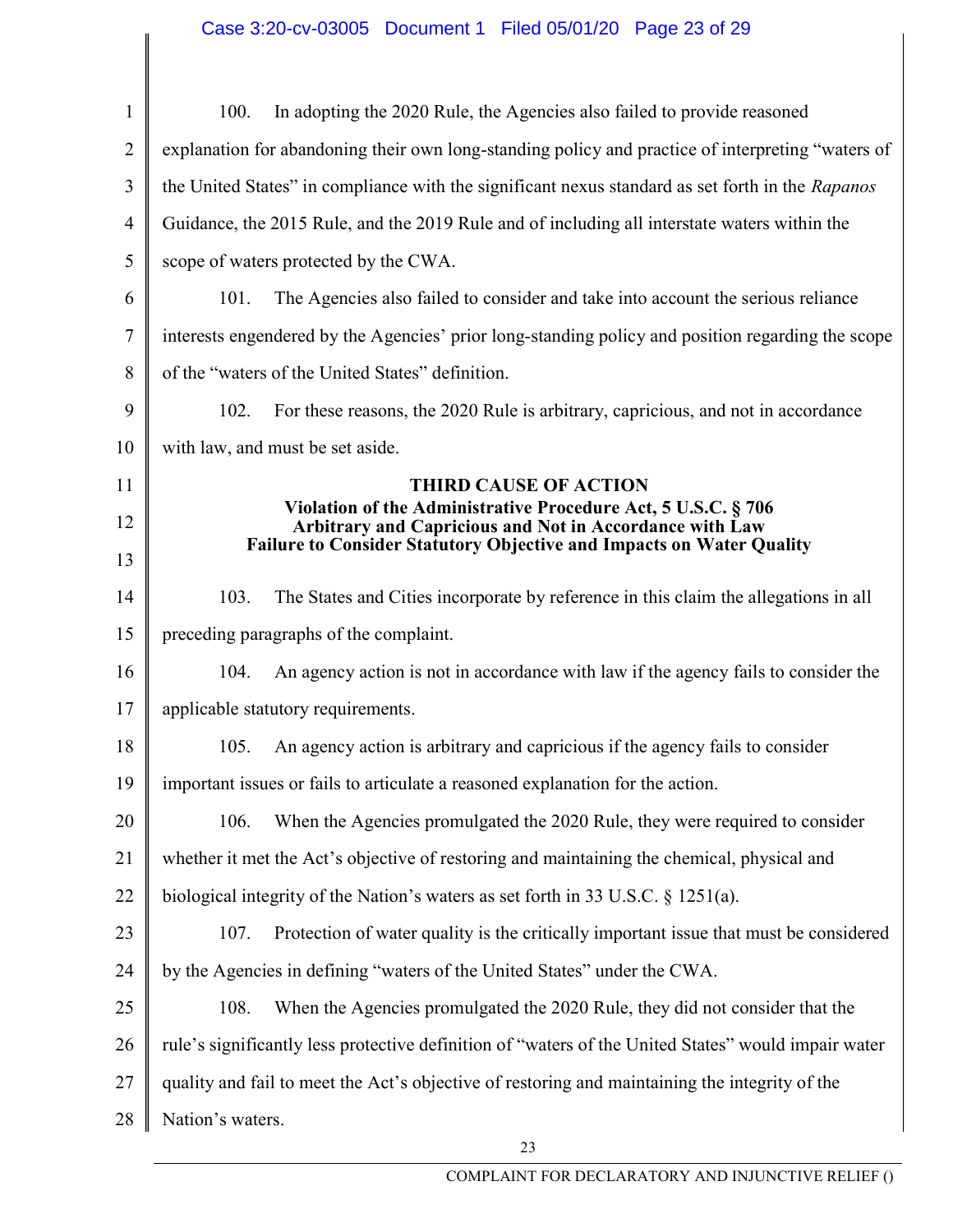|              | Case 3:20-cv-03005 Document 1 Filed 05/01/20 Page 24 of 29                                           |
|--------------|------------------------------------------------------------------------------------------------------|
|              |                                                                                                      |
| $\mathbf{1}$ | The Agencies also failed to articulate a reasoned explanation for their failure to<br>109.           |
| 2            | meet the Act's objective.                                                                            |
| 3            | 110.<br>The 2020 Rule conflicts with the Act's objective to protect water quality, and the           |
| 4            | Agencies fail to articulate a reasoned explanation for not meeting the Act's objective. As a result, |
| 5            | the 2020 Rule is arbitrary and capricious and not in accordance with law.                            |
| 6            | <b>REQUEST FOR RELIEF</b>                                                                            |
| 7            | WHEREFORE, the States and Cities respectfully request that this Court issue a judgment               |
| 8            | and order:                                                                                           |
| 9            | 1. declaring that the 2020 Rule is arbitrary, capricious, and not in accordance with law;            |
| 10           | 2. declaring the 2020 Rule unlawful, setting it aside, and vacating it;                              |
| 11           | 3. awarding the States and Cities their reasonable fees, costs, expenses, and                        |
| 12           | disbursements, including attorneys' fees, associated with this litigation under the                  |
| 13           | Equal Access to Justice Act, 28 U.S.C. § 2412(d); and                                                |
| 14           | 4. awarding the States and Cities such additional and further relief as the Court may                |
| 15           | deem just, proper, and necessary.                                                                    |
| 16           | Dated: May 1, 2020<br>Respectfully Submitted,                                                        |
| 17           | <b>XAVIER BECERRA</b><br>Attorney General of California                                              |
| 18           | <b>SARAH E. MORRISON</b><br><b>ERIC KATZ</b>                                                         |
| 19           | <b>Supervising Deputy Attorneys General</b><br>CATHERINE M. WIEMAN                                   |
| 20           | <b>ROXANNE J. CARTER</b><br><b>JESSICA BARCLAY- STROBEL</b>                                          |
| 21           | <b>BRYANT B. CANNON</b><br>Deputy Attorneys General                                                  |
| 22           |                                                                                                      |
| 23           | Tatiana K. Gaur<br>TATIANA K. GAUR                                                                   |
| 24           | Deputy Attorney General<br>Attorneys for Plaintiff State of California,                              |
| 25           | by and through Attorney General Xavier<br>Becerra and California State Water                         |
| 26           | <b>Resources Control Board</b>                                                                       |
| 27           |                                                                                                      |
| 28           | 24                                                                                                   |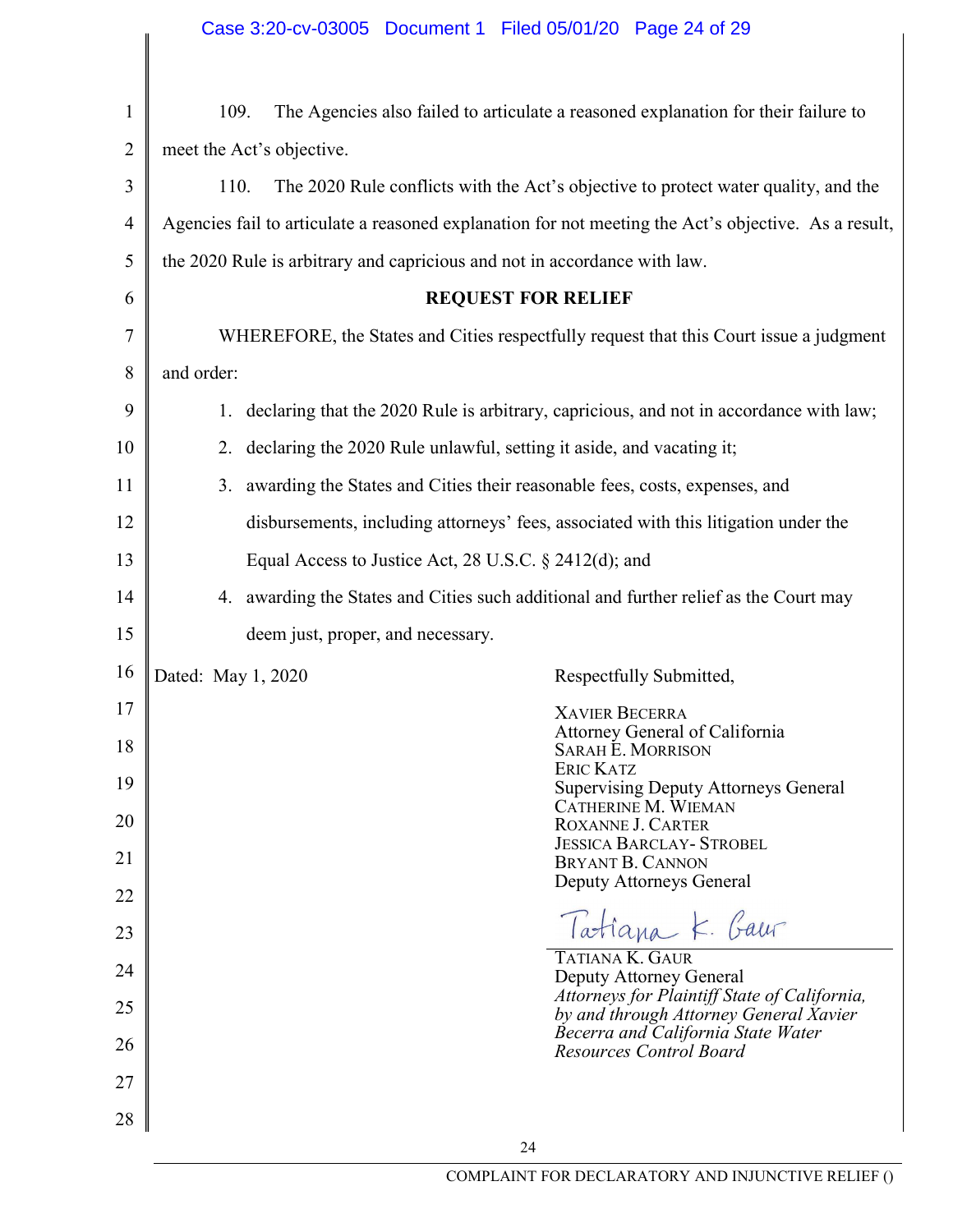|                | Case 3:20-cv-03005 Document 1 Filed 05/01/20 Page 25 of 29 |                                                           |  |  |
|----------------|------------------------------------------------------------|-----------------------------------------------------------|--|--|
|                |                                                            |                                                           |  |  |
|                |                                                            |                                                           |  |  |
| 1              | For the STATE OF NEW YORK                                  | For the STATE OF CONNECTICUT                              |  |  |
|                | <b>LETITIA JAMES</b>                                       | <b>WILLIAM TONG</b>                                       |  |  |
| $\overline{2}$ | Attorney General of the State of New York                  | <b>Attorney General</b>                                   |  |  |
|                | Philip Bein                                                |                                                           |  |  |
| 3              | Senior Counsel                                             | /s/ Matthew I. Levine                                     |  |  |
| $\overline{4}$ |                                                            | Matthew I. Levine                                         |  |  |
|                | /s/ Timothy Hoffman                                        | David H. Wrinn*                                           |  |  |
| 5              | Timothy Hoffman*                                           | <b>Assistant Attorneys General</b>                        |  |  |
| 6              | Senior Counsel                                             | Office of the Attorney General                            |  |  |
|                | Office of the Attorney General                             | 165 Capitol Avenue                                        |  |  |
| $\tau$         | <b>Environmental Protection Bureau</b>                     | P.O. Box 120                                              |  |  |
|                | 28 Liberty Street                                          | Hartford, CT 06141-0120                                   |  |  |
| 8              | New York, NY 10005                                         | Telephone: (860) 808-5250                                 |  |  |
| 9              | Telephone: (716) 853-8465<br>Fax: (716) 853-8579           | Email: Matthew.Levine@ct.gov<br>Email: David.Wrinn@ct.gov |  |  |
|                | Email: Timothy.Hoffman@ag.ny.gov                           |                                                           |  |  |
| 10             |                                                            |                                                           |  |  |
| 11             |                                                            |                                                           |  |  |
|                |                                                            |                                                           |  |  |
| 12             | For the STATE OF ILLINOIS                                  | For the STATE OF MAINE                                    |  |  |
|                | <b>KWAME RAOUL</b>                                         | <b>AARON M. FREY</b>                                      |  |  |
| 13             | <b>Attorney General</b>                                    | Maine Attorney General                                    |  |  |
| 14             |                                                            | /s/ Jillian R. O'Brien                                    |  |  |
|                | /s/ Jason E. James                                         | Jillian R. O'Brien, Cal. SBN 251311                       |  |  |
| 15             | Jason E. James*                                            | <b>Assistant Attorney General</b>                         |  |  |
| 16             | <b>Assistant Attorney General</b><br>Matthew J. Dunn       | 6 State House Station                                     |  |  |
|                | Chief, Environmental Enforcement/Asbestos                  | Augusta, Maine 04333-0006                                 |  |  |
| 17             | <b>Litigation Division</b>                                 | Telephone: (207) 626-8800                                 |  |  |
|                | Office of the Attorney General                             | Email: Jill.OBrien@maine.gov                              |  |  |
| 18             | <b>Environmental Bureau</b>                                |                                                           |  |  |
| 19             | 69 West Washington, 18th Floor                             |                                                           |  |  |
|                | Chicago, IL 60602                                          |                                                           |  |  |
| 20             | Telephone: (312) 814-0660                                  |                                                           |  |  |
| 21             | Email: jjames@atg.state.il.us                              |                                                           |  |  |
|                |                                                            |                                                           |  |  |
| 22             |                                                            |                                                           |  |  |
|                |                                                            |                                                           |  |  |
| 23             |                                                            |                                                           |  |  |
| 24             |                                                            |                                                           |  |  |
|                |                                                            |                                                           |  |  |
| 25             |                                                            |                                                           |  |  |
| 26             |                                                            |                                                           |  |  |
|                |                                                            |                                                           |  |  |
| 27             |                                                            |                                                           |  |  |
|                |                                                            |                                                           |  |  |
| 28             |                                                            |                                                           |  |  |
|                |                                                            | 25                                                        |  |  |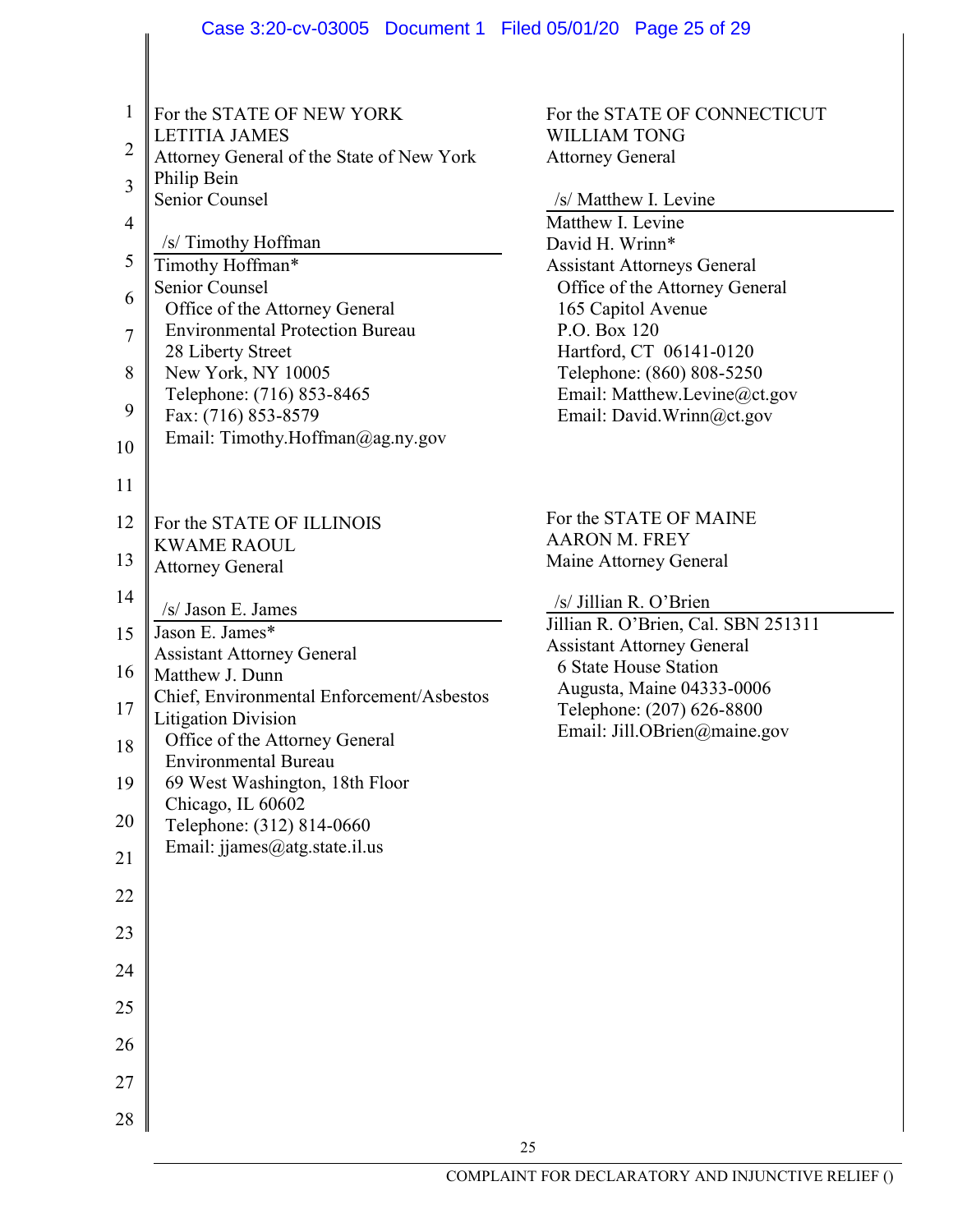|                | Case 3:20-cv-03005 Document 1 Filed 05/01/20 Page 26 of 29           |                                                                     |
|----------------|----------------------------------------------------------------------|---------------------------------------------------------------------|
|                |                                                                      |                                                                     |
|                |                                                                      |                                                                     |
| $\mathbf{1}$   |                                                                      |                                                                     |
| $\overline{2}$ | For the STATE OF MARYLAND                                            | For the STATE OF MICHIGAN                                           |
| 3              | <b>BRIAN E. FROSH</b>                                                | <b>DANA NESSEL</b>                                                  |
|                | Attorney General of Maryland                                         | Attorney General of Michigan                                        |
| $\overline{4}$ | /s/ Joshua M. Segal                                                  | /s/ Daniel P. Bock                                                  |
| 5              | Joshua M. Segal*                                                     | Daniel P. Bock*<br><b>Assistant Attorney General</b>                |
| 6              | Special Assistant Attorney General<br>Office of the Attorney General | Michigan Department of Attorney General                             |
| $\overline{7}$ | 200 St. Paul Place                                                   | Environment, Natural Resources and                                  |
|                | Baltimore, MD 21202<br>Telephone: (410) 576-6446                     | <b>Agriculture Division</b><br>P.O. Box 30755                       |
| 8              | Email: jsegal@oag.state.md.us                                        | Lansing, MI 48909                                                   |
| 9              |                                                                      | Telephone: (517) 335-7664                                           |
| 10             |                                                                      | Email: bockd@michigan.gov                                           |
| 11             |                                                                      |                                                                     |
|                | For the STATE OF NEW JERSEY                                          | For the STATE OF NEW MEXICO                                         |
| 12             | <b>GURBIR S. GREWAL</b>                                              | <b>HECTOR BALDERAS</b>                                              |
| 13             | <b>Attorney General</b>                                              | Attorney General of New Mexico                                      |
| 14             | /s/ Lisa Morelli                                                     | /s/ William Grantham                                                |
| 15             | Lisa Morelli, Cal. SBN 137092                                        | William Grantham*                                                   |
|                | Deputy Attorney General<br><b>Environmental Practice Group</b>       | <b>Assistant Attorney General</b><br>201 Third Street NW, Suite 300 |
| 16             | Division of Law                                                      | Albuquerque, New Mexico 87102                                       |
| 17             | R.J. Hughes Justice Complex                                          | Telephone: (505) 717-3520                                           |
| 18             | 25 Market Street, P.O. Box 093<br>Trenton, New Jersey 08625          | Email: wgrantham@nmag.gov                                           |
| 19             | Telephone: (609)376-2745                                             |                                                                     |
|                | Email: Lisa.Morrelli@law.njoag.gov                                   |                                                                     |
| 20             |                                                                      |                                                                     |
| 21             |                                                                      |                                                                     |
| 22             |                                                                      |                                                                     |
| 23             |                                                                      |                                                                     |
| 24             |                                                                      |                                                                     |
| 25             |                                                                      |                                                                     |
| 26             |                                                                      |                                                                     |
| 27             |                                                                      |                                                                     |
| 28             |                                                                      |                                                                     |
|                |                                                                      | 26                                                                  |
|                |                                                                      |                                                                     |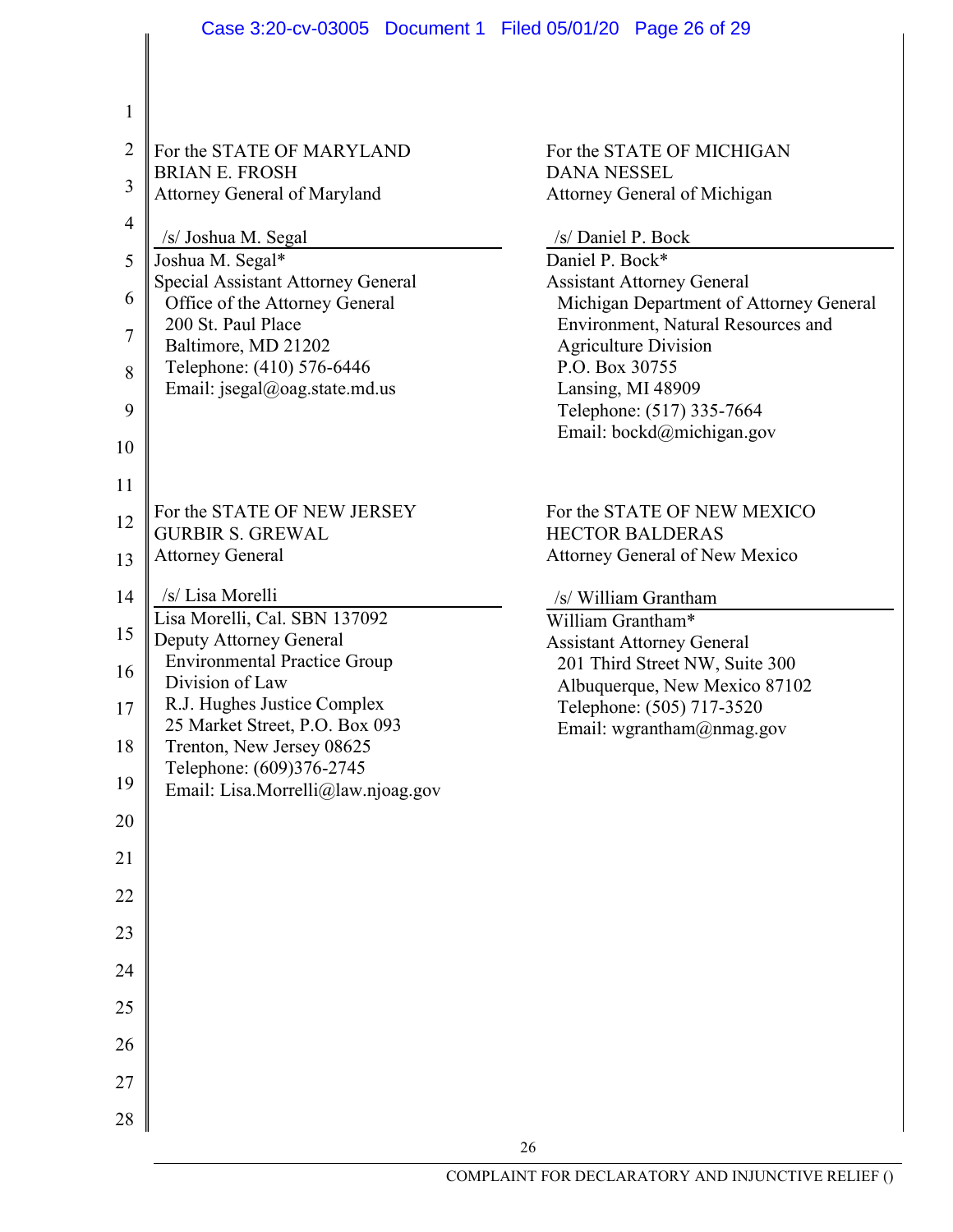|                                | Case 3:20-cv-03005 Document 1 Filed 05/01/20 Page 27 of 29                                                              |                                                                                                 |
|--------------------------------|-------------------------------------------------------------------------------------------------------------------------|-------------------------------------------------------------------------------------------------|
|                                |                                                                                                                         |                                                                                                 |
| $\mathbf{1}$<br>$\overline{2}$ | For the STATE OF NORTH CAROLINA ex rel.<br>Attorney General Joshua H. Stein and for the<br>NORTH CAROLINA DEPARTMENT OF | For the STATE OF OREGON<br><b>ELLEN F. ROSENBLUM</b><br>Attorney General of the State of Oregon |
| 3                              | ENVIRONMENTAL QUALITY                                                                                                   |                                                                                                 |
| $\overline{4}$                 | <b>JOSHUA H. STEIN</b><br><b>Attorney General</b>                                                                       | /s/ Paul Garrahan<br>Paul Garrahan*                                                             |
| 5                              | Daniel S. Hirschman<br>Senior Deputy Attorney General                                                                   | Attorney-in-Charge, Natural Resources<br>Section                                                |
| 6                              |                                                                                                                         | Oregon Department of Justice                                                                    |
| $\overline{7}$                 | /s/ Amy L. Bircher<br>Amy L. Bircher*                                                                                   | 1162 Court St. NE<br>Salem, OR 97301-4096                                                       |
| 8                              | Special Deputy Attorney General<br>Marc Bernstein                                                                       | Telephone: (503) 947-4593<br>Fax: (503) 378-3784                                                |
|                                | <b>Special Deputy Attorney General</b>                                                                                  | Email: paul.garrahan@doj.state.or.us                                                            |
| 9                              | North Carolina Department of Justice<br>P.O. Box 629                                                                    |                                                                                                 |
| 10                             | Raleigh, NC 27602                                                                                                       |                                                                                                 |
| 11                             | Telephone: (919) 716-6400<br>Email: abircher@ncdoj.gov                                                                  |                                                                                                 |
| 12                             |                                                                                                                         |                                                                                                 |
| 13                             | For the STATE OF RHODE ISLAND                                                                                           | For the STATE OF VERMONT                                                                        |
| 14                             | PETER F. NERONHA                                                                                                        | THOMAS J. DONOVAN, JR.                                                                          |
| 15                             | <b>Attorney General</b>                                                                                                 | <b>Attorney General of Vermont</b>                                                              |
| 16                             | /s/ Alison B. Hoffman<br>Alison B. Hoffman*                                                                             | /s/ Laura B. Murphy<br>Laura B. Murphy*                                                         |
| 17                             | Special Assistant Attorney General                                                                                      | <b>Assistant Attorney General</b>                                                               |
| 18                             | Office of the Attorney General<br>150 South Main Street                                                                 | 109 State Street<br>Montpelier, VT 05609                                                        |
| 19                             | Providence, RI 02903<br>Telephone: (401) 274-4400                                                                       | Telephone: (802) 828-3186<br>Email: laura.murphy@vermont.gov                                    |
| 20                             | Email: AHoffman@riag.ri.gov                                                                                             | pro hac vice application to be filed                                                            |
| 21                             | pro hac vice application to be filed                                                                                    |                                                                                                 |
| 22                             |                                                                                                                         |                                                                                                 |
| 23                             |                                                                                                                         |                                                                                                 |
| 24                             |                                                                                                                         |                                                                                                 |
| 25                             |                                                                                                                         |                                                                                                 |
| 26                             |                                                                                                                         |                                                                                                 |
|                                |                                                                                                                         |                                                                                                 |
| 27                             |                                                                                                                         |                                                                                                 |
| 28                             | 27                                                                                                                      |                                                                                                 |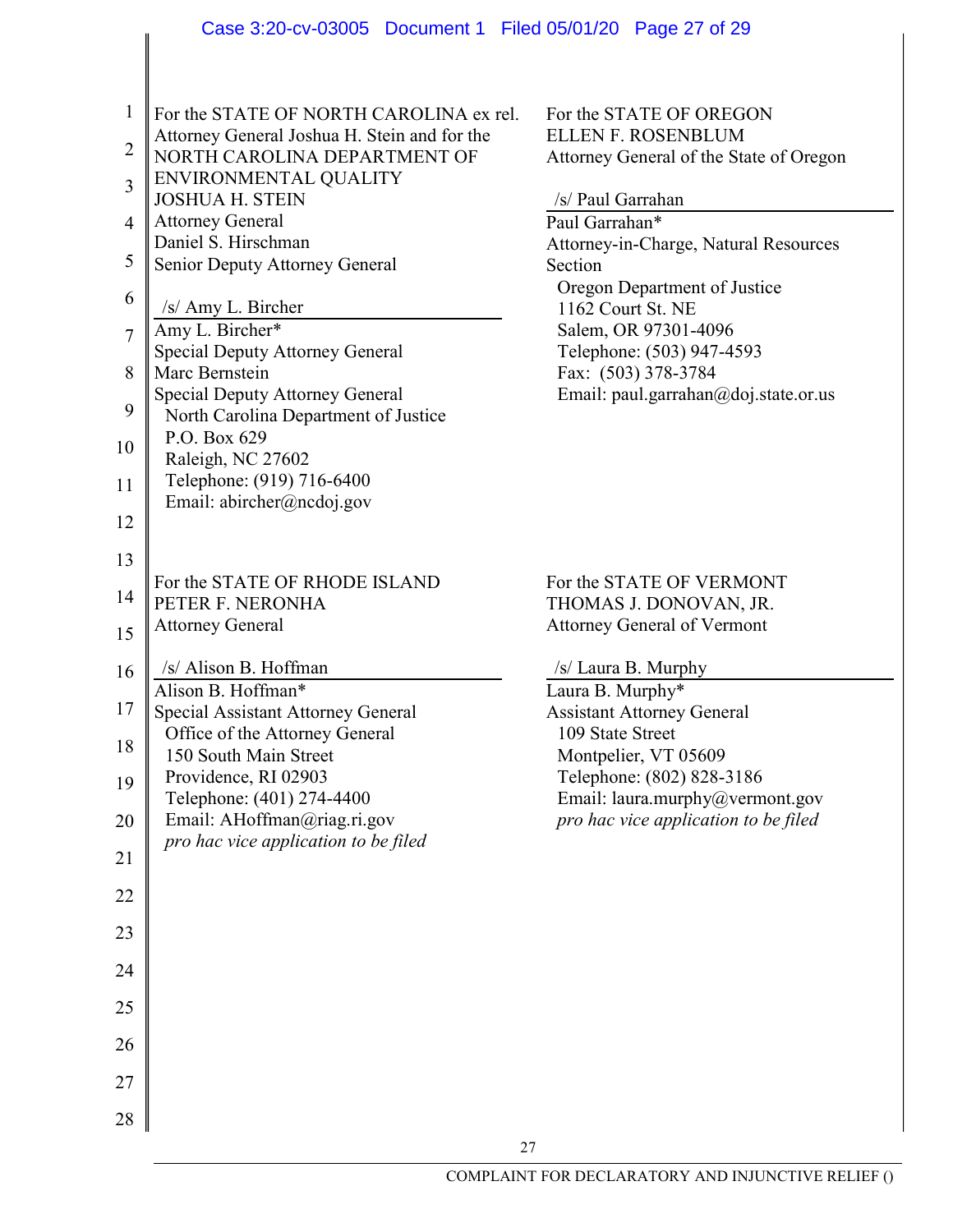|                | Case 3:20-cv-03005 Document 1 Filed 05/01/20 Page 28 of 29                 |                                                                             |
|----------------|----------------------------------------------------------------------------|-----------------------------------------------------------------------------|
|                |                                                                            |                                                                             |
| 1              | For the STATE OF WASHINGTON                                                | For the STATE OF WISCONSIN                                                  |
| $\overline{2}$ | ROBERT W. FERGUSON<br><b>Attorney General</b>                              | <b>JOSHUA L. KAUL</b><br>Wisconsin Attorney General                         |
| 3              | /s/ Ronald L. Lavigne                                                      | /s/ Gabe Johnson-Karp                                                       |
| $\overline{4}$ | Ronald L. Lavigne*                                                         | Gabe Johnson-Karp*                                                          |
| 5              | Senior Counsel<br>Office of the Attorney General                           | <b>Assistant Attorney General</b><br>Wisconsin Department of Justice        |
| 6              | 2425 Bristol Court SW, 2nd Fl.                                             | P.O. Box 7857                                                               |
| $\tau$         | Olympia, WA 98504<br>Telephone: (305) 586-6751                             | Madison, WI 53707<br>Telephone: (608) 267-8904                              |
| 8              | Email: ronald.lavigne@atg.wa.gov<br>pro hac vice application to be filed   | Email: johnsonkarpg@doj.state.wi.us<br>pro hac vice application to be filed |
| 9              |                                                                            |                                                                             |
| 10             | For the COMMONWEALTH OF<br><b>MASSACHUSETTS</b>                            | For the COMMONWEALTH OF VIRGINIA<br><b>MARK R. HERRING</b>                  |
| 11             | <b>MAURA HEALEY</b>                                                        | <b>Attorney General</b>                                                     |
|                | <b>Attorney General</b>                                                    | Donald D. Anderson                                                          |
| 12             |                                                                            | Deputy Attorney General                                                     |
| 13             | /s/ Seth Schofield<br>Seth Schofield*                                      | Paul Kugelman, Jr.<br>Senior Assistant Attorney General                     |
| 14             | Senior Appellate Counsel                                                   | Chief, Environmental Section                                                |
|                | David S. Frankel                                                           |                                                                             |
| 15             | Special Assistant Attorney General<br><b>Energy and Environment Bureau</b> | /s/ David C. Grandis<br>David C. Grandis*                                   |
| 16             | Office of the Attorney General                                             | Senior Assistant Attorney General                                           |
| $17\,$         | One Ashburton Place, 18th Flr.<br>Boston, MA 02108                         | Office of the Attorney General<br>202 North Ninth Street                    |
| 18             | Telephone: (617) 963-2436 / 2294                                           | Richmond, VA 23219                                                          |
| 19             | Email: seth.schofield@mass.gov<br>Email: david.frankel@mass.gov            | Telephone: (804) 225-2741<br>Email: dgrandis@oag.state.va.us                |
| 20             |                                                                            | pro hac vice application to be filed                                        |
| 21             |                                                                            |                                                                             |
| 22             |                                                                            |                                                                             |
| 23             |                                                                            |                                                                             |
| 24             |                                                                            |                                                                             |
| 25             |                                                                            |                                                                             |
| 26             |                                                                            |                                                                             |
| 27             |                                                                            |                                                                             |
| 28             |                                                                            |                                                                             |